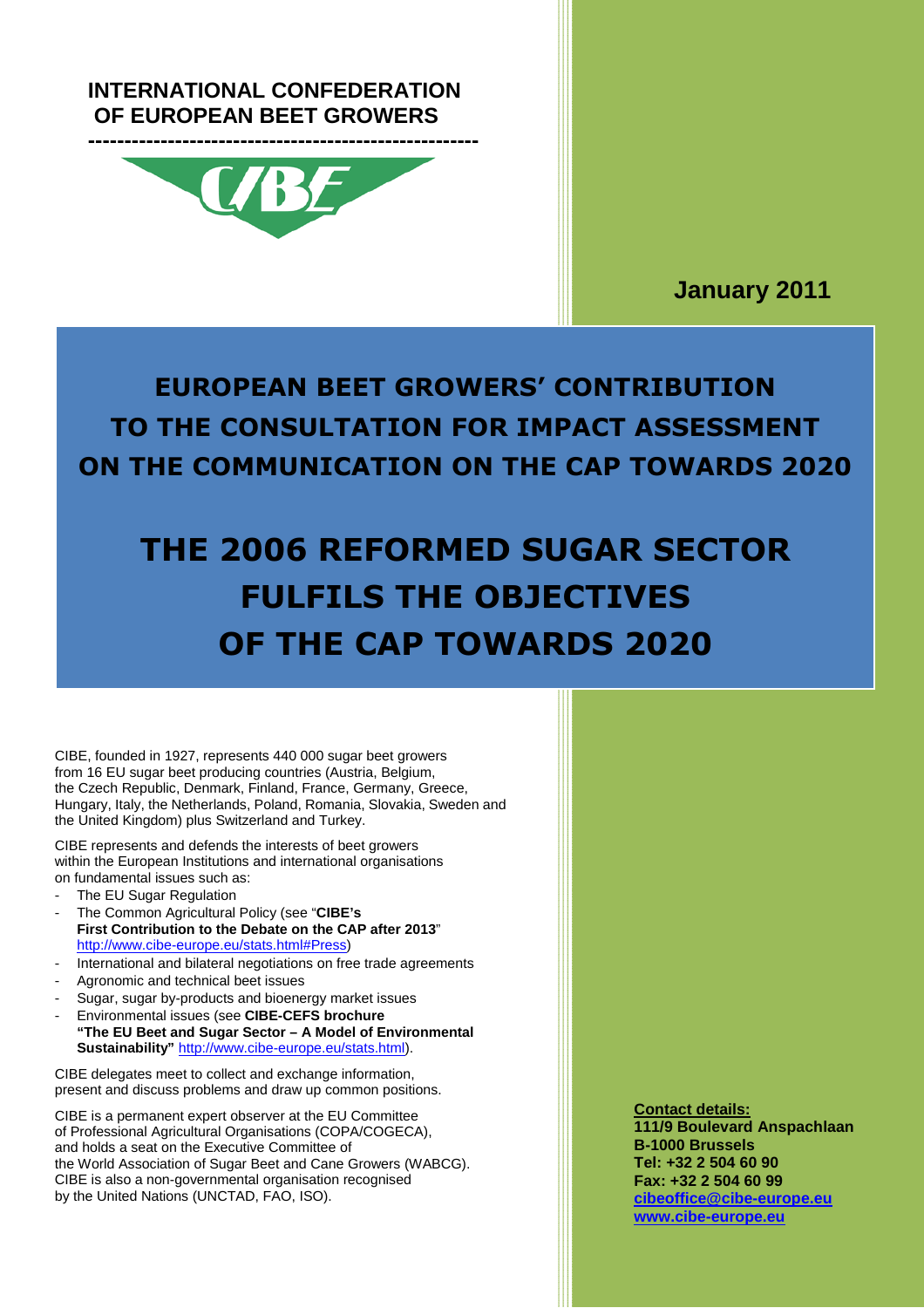

### **TABLE OF CONTENTS:**

#### **Part I CIBE contribution to the consultation for impact assessment**..............................................**page 4 to 12**

- **A. A viable EU sugar beet sector**
- **B. A competitive sugar beet sector and the enhanced value of sugar beet growers in the supply chain**
- **C. Balanced and dynamic territorial development of sugar beet growing respecting the environment**
- **Conclusion: the EU sugar beet sector towards 2020 Policy options and impacts**

| Part II | <b>Annexes and fact sheets</b> |                                                      |  |
|---------|--------------------------------|------------------------------------------------------|--|
|         |                                | Annex 1 The EU sugar beet sector                     |  |
|         | <b>Annex 2</b>                 | <b>World sugar markets</b>                           |  |
|         | <b>Annex 3</b>                 | Sugar policies in the main sugar-producing countries |  |
|         |                                | <b>Fact sheet 1: Brazil</b>                          |  |
|         |                                | <b>Fact sheet 2: India</b>                           |  |
|         |                                | <b>Fact sheet 3: Thailand</b>                        |  |
|         |                                | <b>Fact sheet 4: USA</b>                             |  |
|         |                                | <b>Fact sheet 5: Australia</b>                       |  |
|         |                                |                                                      |  |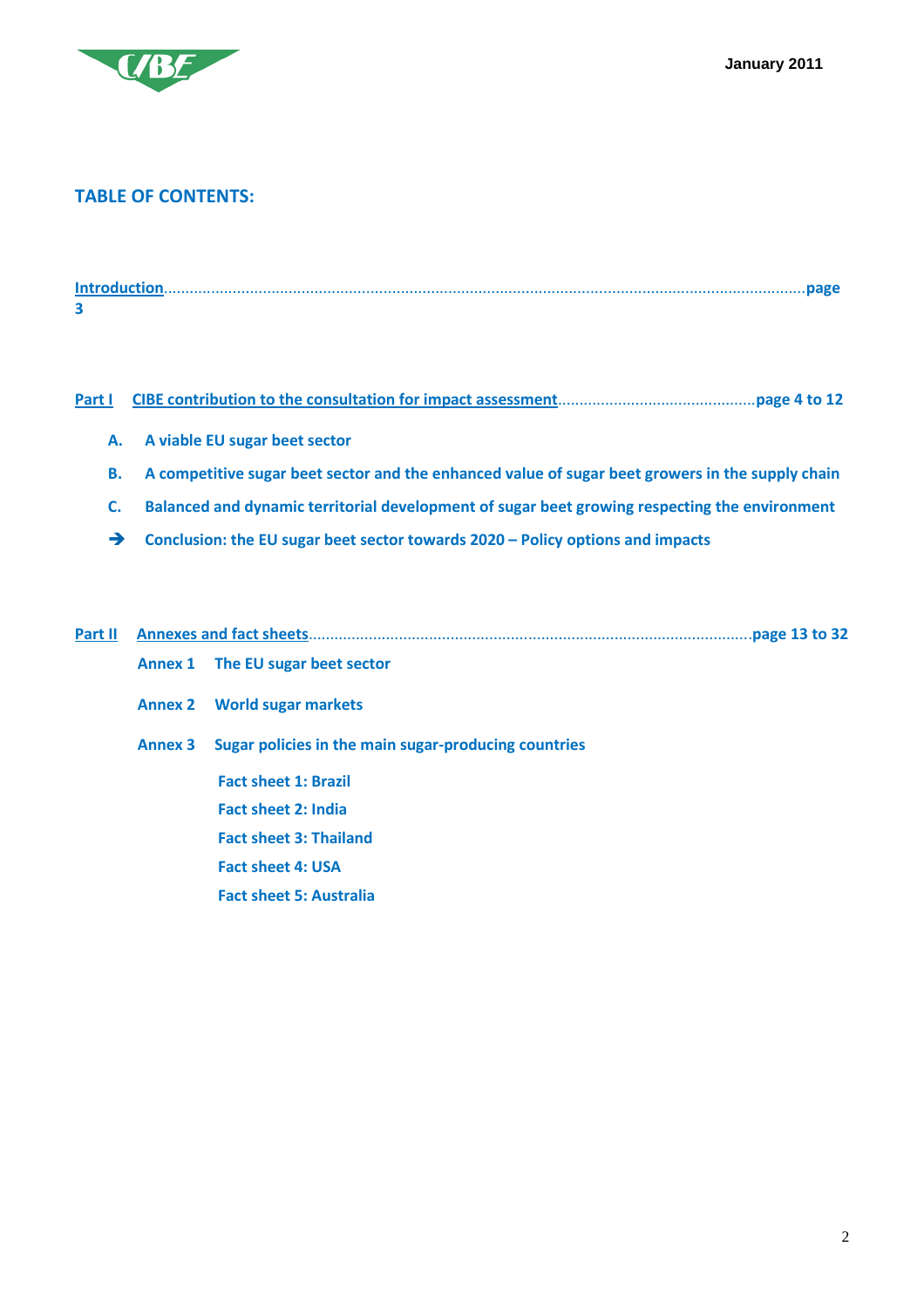

l

1. Following its first contribution in June 2010, **CIBE would like to continue to participate in the discussions on the future of the CAP by answering the request of the Commission Services for input from interested parties to complete the diagnosis and exploration of options for reform** outlined in the Communication "Meeting the food, natural resources and territorial challenges of the future" and in the consultation document for the impact assessment.

**CIBE welcomed the Communication of the Commission and wished in particular to focus its input on questions related to market instruments**. CIBE noted the cautious suggestion by the Commission as regards the sugar and isoglucose regime which is set to expire in 2014/15: "*several options for the future, including a non-disruptive end of the quotas at a date to be defined, need to be examined to bring about increased efficiency and greater competitiveness for the sector*" 1 .

- 2. **CIBE shares the cautiousness of the EU Commission as regards the evolution of sugar and isoglucose quotas which needs to be carefully addressed. Indeed sugar and isoglucose national quotas are flexible market measures which fit with the Commission's objectives for the proposed reformed CAP as well as with the European sugar beet growers' objectives for the future**:
	- **A.** Viable food production and the preservation of EU production capacity
	- **B.** Improvement in the competitiveness of the agricultural sector, and the enhanced value of the agricultural sector in the food chain,
	- **C.** Sustainable management of natural resources and balanced and dynamic territorial development
- 3. CIBE noted in particular the questions raised by the Commission as regards market instruments notified in the notice to Members of the Committee for Agriculture of the European Parliament<sup>2</sup>. Two questions are of particular relevance for CIBE. The first one deals with safety nets and other market measures like the risk management toolkit and commodity derivatives markets. The second one deals with the better functioning of the food supply chain.
- 4. **This contribution aims to give the input of European beet growers for achieving the objectives of the future reformed CAP, in assessing the impacts of the scenarios mentioned by the Commission and in answering the above questions related to market instruments**.

This second CIBE contribution is more detailed than its first on the public debate on CAP post-2013 dated June 2010<sup>3</sup>. It aims to analyse the current market instruments of the sugar CMO, to advocate the sustainability of sugar beet growing, and to **give input** on the EU sugar CMO and on other sugar policies which exist in the main sugar-producing third countries.

This document consists of **two parts**: the first part is CIBE's contribution and the second part includes, in annexes, a short description of the EU sugar beet sector and short reports on sugar world markets and other sugar policies in the form of basic fact sheets.

<sup>1</sup> Communication from the Commission to the Council, the European Parliament, the European Economic and Social Committee and the Committee of the regions, "The CAP towards 2020: meeting the food, natural resource and territorial challenges of the future"

 $^2$  Notice to Members, Committee for Agriculture and Rural Development, 24-11-2010, The CAP towards 2020: Working Paper on the EC Communication of 18 November 2010, http://www.europarl.europa.eu/sides/getDoc.do?pubRef=-//EP//NONSGML+COMPARL+PE-452.848+01+DOC+PDF+V0//EN&language=EN 3 http://www.cibe-europe.eu/Press/107-2010CIBE\_Contribution\_CAP\_after\_2013.pdf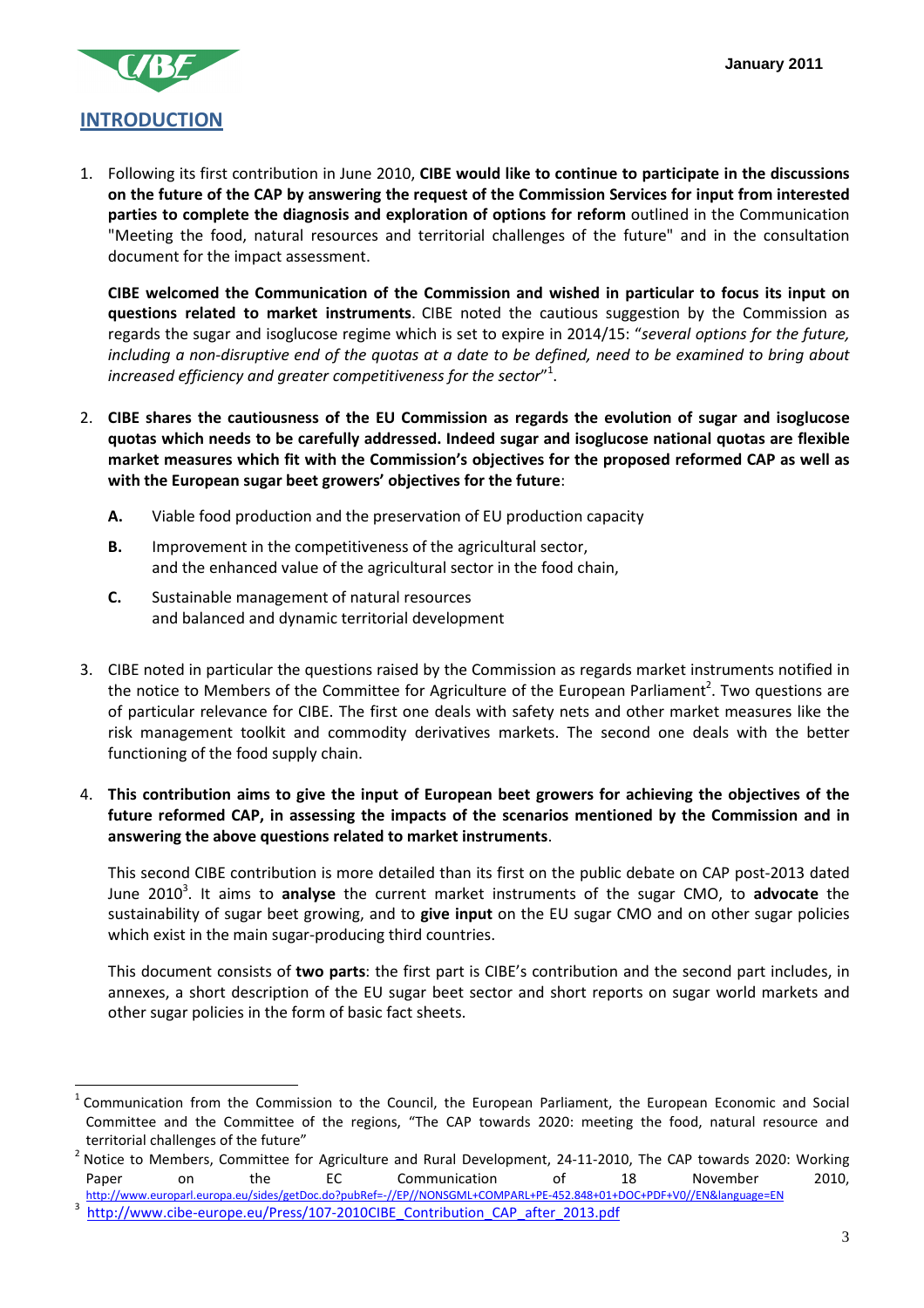# **PART I CIBE CONTRIBUTION TO THE CONSULTATION FOR IMPACT ASSESSMENT**

# **A. A viable EU sugar beet sector**

- 5. The European sugar beet sector has already undergone the drastic reform of the 2006 sugar CMO and has proved its ability to adapt to new economic conditions and to evolve to ensure long-term sustainability. **The current sugar CMO, valid up to 2014/15, was integrated into the 2003 CAP reform. In particular, the full decoupling of aid (the single decoupled payment scheme) has put sugar beet in line with alternative crops, mainly cereals**.
- 6. It should be noted that with the suspension of export refunds since 2008, there are no longer any direct expenses related to the management of the EU sugar market. **The sugar CMO is budget neutral**. Furthermore, the European sugar sector contributes to the EU General Budget and its own resources with the payment of the sugar production charge which is unique in the agricultural sector and not paid by competitors from third countries. It is therefore considered by CIBE to be an unjustified tax.
- 7. In addition, the fact **that the sugar CMO honours the EU enlargement process, the "Everything But Arms" arrangement with LDCs (Least Developed Countries), the Economic Partnership Agreements with the ACPs (African Caribbean and Pacific countries) as well as WTO commitments, should be highlighted**. The EU sugar market is open to imports; the EU currently produces 85% and imports 15% of its sugar consumption mainly from developing countries, which benefit from free access to the EU sugar market (75% of EU sugar imports come from ACPs and LDCs). **In 2007 the EU became one of the world's largest net sugar importers**. *See Annex 1 and 2*
- 8. The **extreme instability of the world sugar market** is not only accentuated by external factors which are also increasingly volatile but also by very specific factors. In particular **the dependence of the world's sugar supply on mainly two countries, Brazil (which accounts for 60% of the sugar traded) and India, enhances the risk in terms of security of supply and consequently of volatility**. Moreover, because of the seasonality of raw cane sugar production and the time lag between sugar cane crops in cane-producing countries, Brazil is in a monopolistic supply situation during our summer period. In the summer of 2010, Brazil accounted for 90% of raw sugar supply. Consequently any supply shock from Brazil due to weather issues or logistical constraints, today has a tremendous impact on the world sugar market.

Between January 2009 and January 2010 the world market price for white sugar increased by 120%. Then in the four months from February 2010 to May 2010 it fell by 50% and jumped again by 60% between May 2010 and October 2010!

- *See Annex 2*
- 9. In the EU however, sugar production is not subject to significant annual variation in production because of the temperate climate, good agricultural practices and market management instruments. **Therefore EU production plays a part in stabilising world production and the market.**
- 10. **Sugar and isoglucose national quotas, whose global levels are now lower than EU sugar consumption, have so far proven to be efficient tools for ensuring security of supply and for providing a bulwark against volatility of supply and the extreme volatility of world sugar market prices**. CIBE wishes to stress that the stability of the EU market must remain a key priority in the future, to prevent harmful, unnecessary and costly crises which could jeopardise EU sugar production capacity.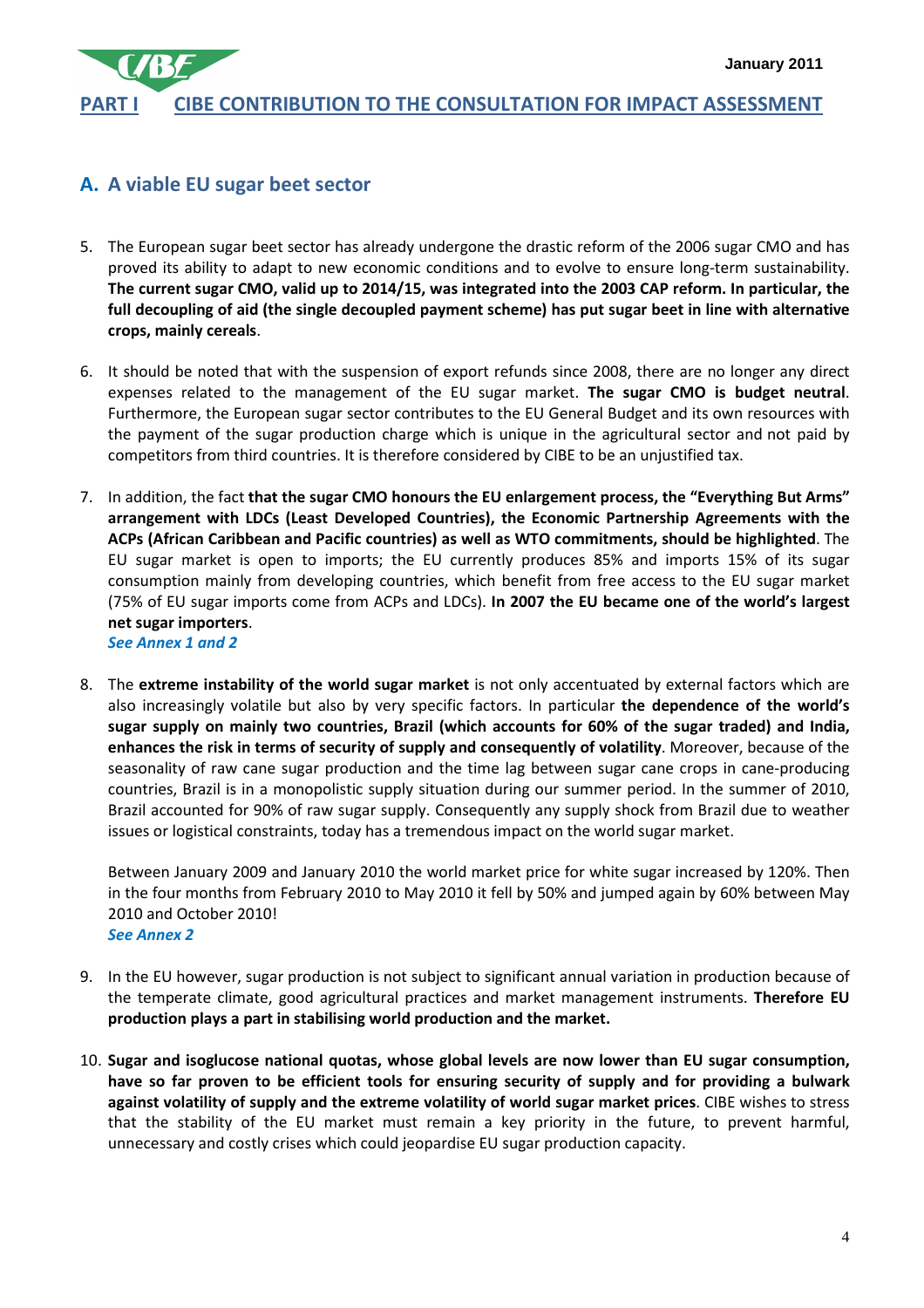

- 11. As stated by the EU Commission in September 2010<sup>4</sup> "The reform's objective of stabilizing the market and sugar prices has been met". "**The 2006 reform of the EU sugar market has successfully managed the restructuring of the sector, providing it with a long-term policy framework and considerably improving its competitiveness. The reform should ensure continuing production in the EU**".
- 12. Current EU trade policies which consist of using agricultural market access for concessions in other non-agricultural areas, with major negative impacts for EU agriculture, remain a big challenge for the EU sugar beet sector, which faces globalisation and integration into world markets. CIBE, in line with the European Parliament<sup>5</sup>, wishes to point out that it is the responsibility of the EU Commission to be consistent in the short and long term about its objectives for the CAP, and the EU sugar beet sector in particular, and the bilateral and multilateral trade policies which it negotiates and implements. **CIBE considers that no less than 85% of EU consumption should be supplied by domestic production, the balance being supplied by ACPs, LDCs and other suppliers.**
- 13. **CIBE acknowledges that the 2006 reform has proved that the opening up of the EU sugar market to ACP and LDC suppliers is compatible with EU sugar and isoglucose quotas**. This will continue to be the case, as long as EU sugar production capacity is not threatened with downward adjustment. A further opening up of the market, consecutive to a possible future WTO agreement, could put this compatibility at risk.
- 14. The possibility to export whilst respecting WTO commitments gives growers and processors the conditions under which they can react to world market drivers. **This export path is essential in order to counterbalance the import flows**. It is essential that in the future some flexibility concerning exports should be maintained.
- 15. WTO commitments limit EU out-of-quota exports to 1.374 million tonnes. In January 2010, the European Commission took an important decision in terms of EU sugar exports: in consideration of the high world market prices, the European Commission stated that additional 500 000 t. out-of-quota exports were not to be considered as cross-subsidised and therefore were not regarded as an infringement of WTO commitments (Commission Regulation EC n°94/2010).
- 16. The further EU/WTO commitment to abolish all export subsidies by 2013 would add an additional constraint as EU out-of-quota sugar exports would no longer be possible, unless there were exceptional high world sugar prices. This further commitment should be implemented by the EU only in the event of a WTO deal! **It is therefore of great importance that the EU Commission does not anticipate a WTO deal!**

 **CIBE's main objective is to stabilise the EU domestic sugar market. Taking account of the specificities of world sugar markets this could be achieved through stabilised EU production supplying at least 85% of the domestic market and a consistent trade policy.** 

**The stabilisation of EU production is efficiently reached via supply control with national sugar quotas. A consistent trade policy consists of giving privileged access to developing countries to supply the EU sugar market (and therefore the maintenance of trade preferences with these countries) and of sufficient border protection vis-à-vis other third countries.** 

<sup>-</sup>4 Reply of the Commission to the Special Report "Has the reform of the Sugar market achieved its main objective?", Brussels, 7.9.2010, SEC(2010) 1016 final

<sup>&</sup>lt;sup>5</sup> European Parliament, Draft Report on EU agriculture and international Trade, rapporteur G. Papastamkos, October 2010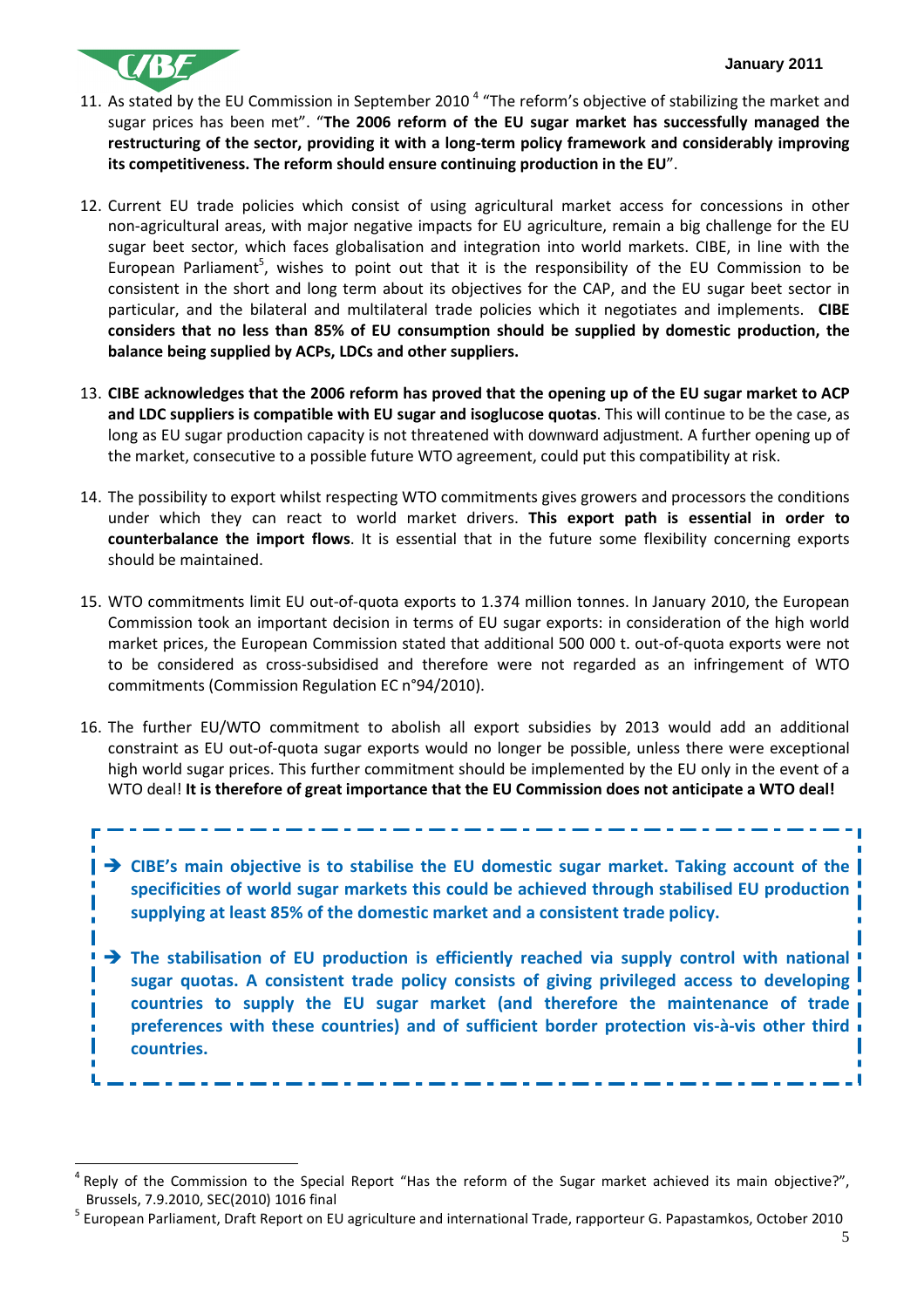

# **PART I CIBE CONTRIBUTION TO THE CONSULTATION FOR IMPACT ASSESSMENT**

# **B. A competitive EU sugar beet sector and the enhanced value of sugar beet growers in the supply chain**

17. The restructuring of sugar beet production in Europe between 2006 and 2009 led to a cut in sugar production of more than 5 million tonnes, the closure of 83 factories out of a total of 189 in the EU-27, the loss of over 16 500 direct jobs in rural areas, and the end of sugar beet cultivation for around 140 000 farmers.

*See Annex 1* 

l

The new sugar CMO implemented in 2006 brought the sugar market price closer to world and other domestic market prices within 4 years (*See Annex 2*). At the same time the production costs of third competitors (mainly Brazil) increased significantly, thereby greatly reducing the difference in terms of competitiveness with the EU. Nevertheless the structure and the sugar production standards in Europe cannot be compared with those prevailing in sugar cane producing countries like those in Latin America or in Asia which have an impressive expansion strategy. **CIBE analysis shows that today, when the price of EU sugar exports is near to the Brazilian cost of production, which is the world sugar market benchmark, exports are neither remunerative nor sustainable for average EU growers or for other growers in the world,** in particular, not for those from ACP or LDC countries. Continuous improvement in EU competitiveness in a stable context up to the implementation of the Doha Round is therefore needed. Moreover, because of the sugar-ethanol production model in Brazil, EU sugar exports would have to compete indirectly with Brazilian ethanol which is largely supported by Brazilian policies. In such a context **CIBE considers that the priority for the EU sugar beet sector should be to supply the EU sugar and EU ethanol markets**.

- 18. CIBE notes that **sugar remains a highly "political" commodity and most big producers implement sugar policies using varied and diversified instruments adapted to their specific context: domestic market controls, imports controls, various export supports, direct financial aid, indirect long-term supports, etc.**  *See Annex 3*
- 19. **CIBE considers that the objective to become more competitive with the most competitive sugar producing countries must remain. EU beet growers must continue to strive to be more competitive in view of a possible WTO deal. However, the current EU standards of production, the specificity of the sugar industry and the volatility of world sugar markets necessitate and justify the maintenance of sufficient border protection and efficient market management tools**.
- 20. **Sugar and isoglucose quotas are flexible tools and are not a limit to economies of scale or to improving competitiveness**. Indeed the possibility to export (without refund), to produce out-of-quota sugar, the equivalence between quota and out-of-quota, the SWAP mechanism within a European sugar company, present in several Member States, the processing under contracts, the industrial sugar outlets, all these specific tools of the sugar CMO give room for manoeuvre vis-à-vis the market, as reflected in the recent significant developments and consolidation within the EU sugar sector.
- 21. **The temporary allowance to sell out-of-quota sugar on the domestic food market** will be another necessary tool to manage the specific market situation of sugar quota undersupply<sup>6</sup>. It is important to include this tool in the new sugar CMO in order to respond to the Commission's objective to enhance food supply security in a market dependant on imports and to introduce more flexibility.

 $^6$  Reply of the Commission to the Special Report n°6/2010 of the European Court of Auditors "Has the reform of the Sugar market achieved its main objective?", Brussels, 7.9.2010, SEC(2010) 1016 final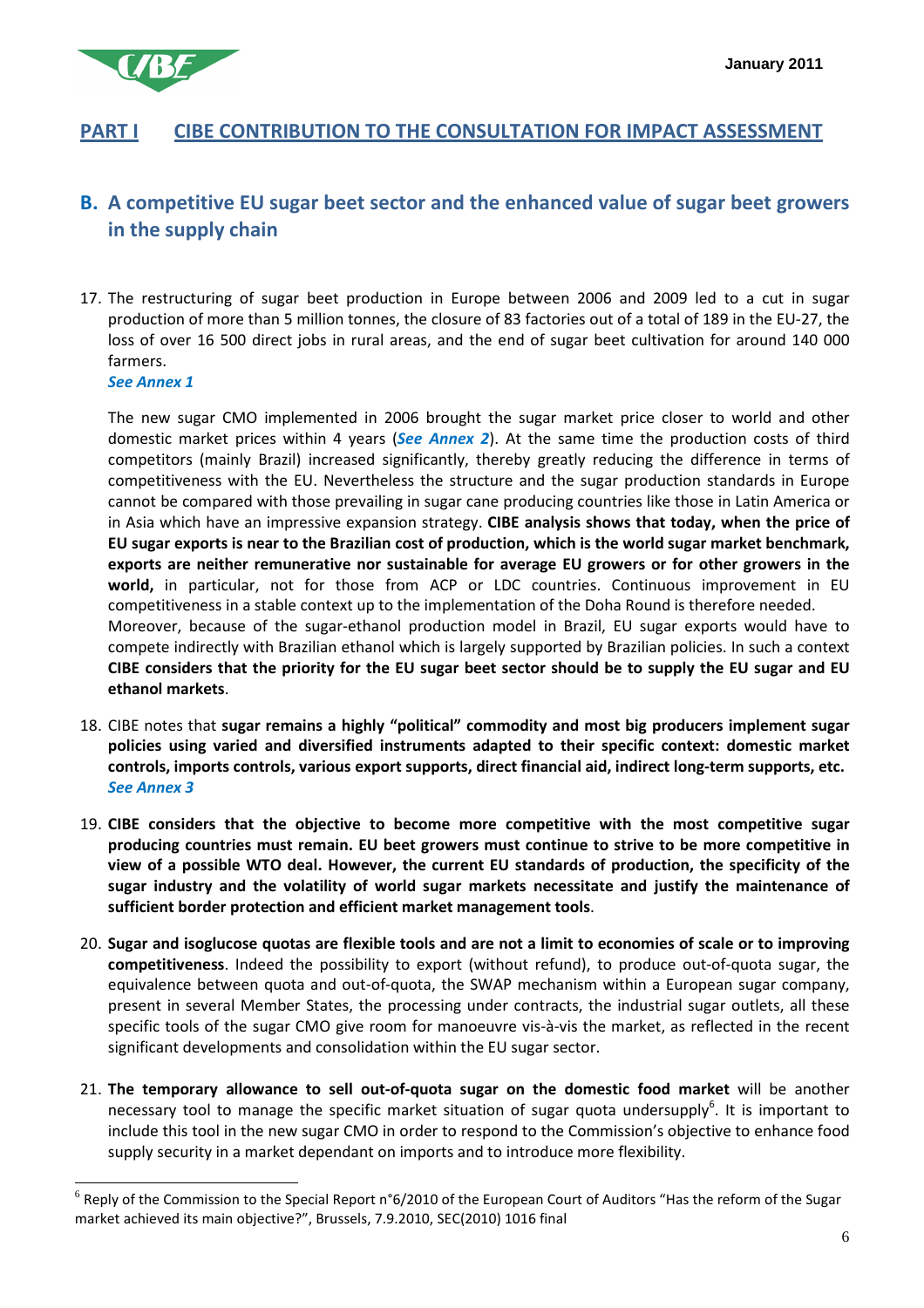

l

- 22. As stated by the EU Commission in September 2010<sup>7</sup> "**The gains in competitiveness for the EU sugar industry after the reform are incontestable, since operating companies now have to maintain profitability in a scenario of substantially lower institutional prices**."
- 23. To achieve a balanced sugar market and sustainable revenue for growers, sugar and isoglucose quotas are indispensable instruments. The abolition of the quotas would lead in the short and medium terms to an increasing volatility and imbalance in the EU sugar market. This will consequently lead to further beet price and income decreases and further factory closures. Sugar beet growers will be the most affected by such an evolution. This would jeopardize the sustainability of the EU sugar beet sector. **On the other hand, the quota system provides the necessary market and income stability in the short and medium terms to ensure improvement in competitiveness and sustainability.**
- 24. The use of sugar derivatives markets is mainly dedicated to financial operators and to those who wish to operate on world markets. **World sugar derivatives markets are not accessible to growers. There are obstacles which make such an access impossible**. Only other operators such as cooperatives, private sugar manufacturers and traders, are in a position to use world sugar derivatives markets. **In addition, derivatives markets may under certain conditions have the tendency to increase volatility, which the consumers ultimately face and which would be more costly from the macro-economic point of view than the current regime which enables visibility and stability on a medium-term basis**.
- 25. Only 30% of the world's sugar production is traded. The sugar derivatives markets are extremely volatile. During the last few years, the increased availability of money on commodity markets, resulting from rising capital flows from speculative investors, has increased the volatility of prices, disrupting the traditional function of agricultural commodity futures markets to hedge prices for later deliveries. As stated by the European Parliament, this instability on agricultural markets remains a crucial issue which needs to be tackled<sup>8</sup>.
	- **CIBE considers that it is far more efficient to prevent a market crisis than to correct it through costly risk management toolkits or the use of commodity derivatives markets. These tools would cause additional costs for growers and would only correct the negative impact of price risk and volatility without effectively preventing it or preventing market crises. CIBE considers that it would not be consistent with the objective of a stabilised sugar market to replace the market measures contained in the sugar CMO by less efficient and more expensive risk management toolkits and/or the use of commodity derivatives markets.**
	- **Furthermore, EU growers are not traders and derivatives markets are not accessible to them.**
	- **→** The sugar CMO can be further improved by introducing the "conversion" tool.
	- **CIBE considers that the EU beet sector must continue to improve its competitiveness and that the quota system provides the medium-term stability to do this.**

<sup>7</sup> Reply of the Commission to the Special Report n°6/2010 of the European Court of Auditors "Has the reform of the Sugar market achieved its main objective?", Brussels, 7.9.2010, SEC(2010) 1016 final

<sup>&</sup>lt;sup>8</sup> European Parliament, Report on recognition of agriculture as a strategic sector in the context of food security (2010/2112(INI)), rapporteur D. O. Sârbu, January 2010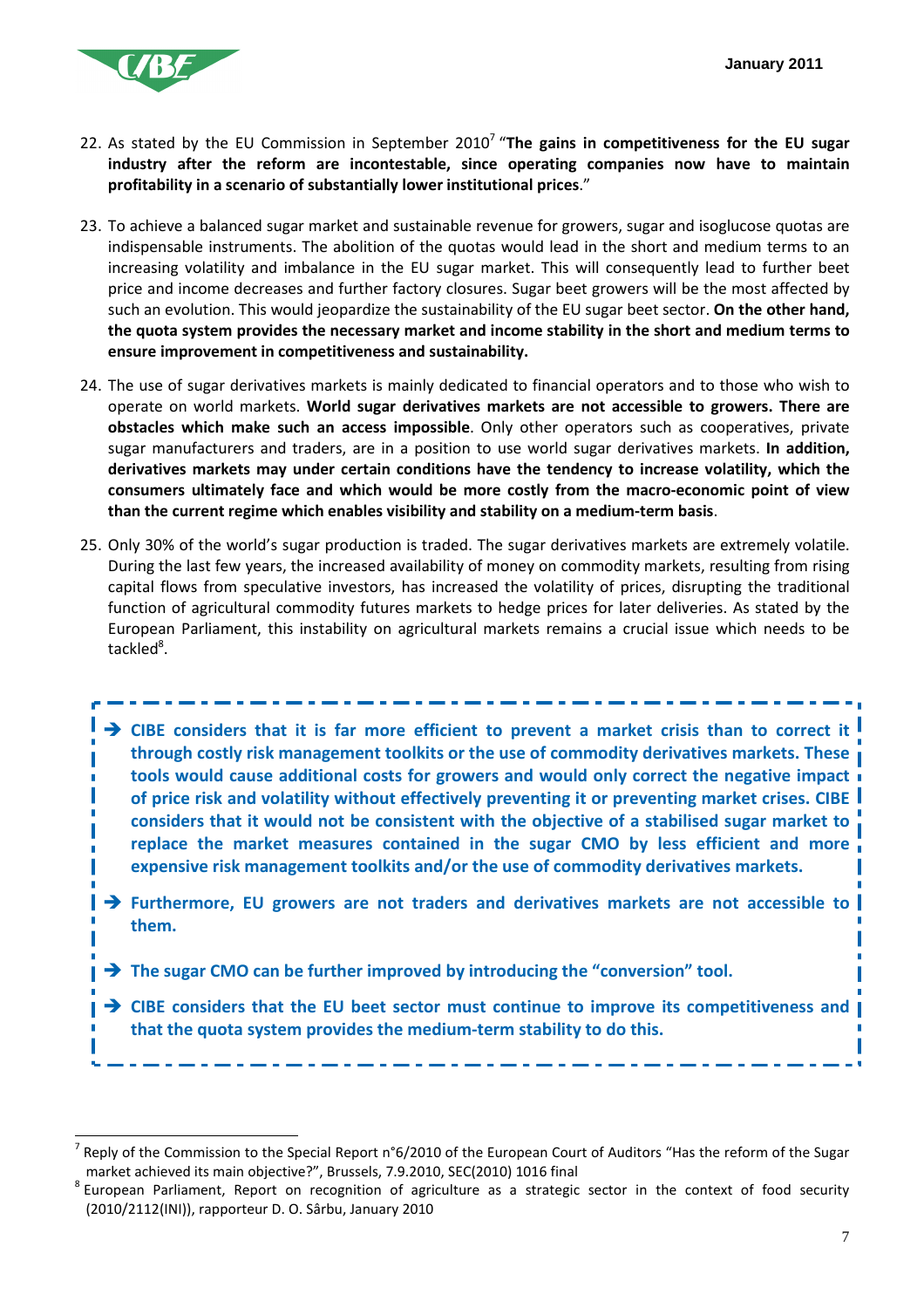

- 26. **A properly functioning supply chain is crucial for CIBE: to that end, the contract model in the beet sector is crucial**. The fragmentation of sugar beet growers on the one hand, and high industrial concentration on the other, are now of particular importance. This imbalance underlines the necessity for a strong contractual framework between growers and processors.
- 27. Because sugar beet is perishable and bulky, there is no sugar beet market; beet must be bought and processed within a limited period of time in sugar factories located near the fields (harvested beet cannot be stored without sugar content losses). In addition, growers have only one choice of factory where they can deliver their beet. On average, there are 1 600 growers per factory in the EU-27 and currently 168 000 growers in the EU-27 who are faced with only 7 European sugar manufacturers representing 80% of sugar production.
- 28. Firstly, the setting of a minimum beet price as a floor price corrects the asymmetry and fragmentation in beet supply. Secondly, compulsory interprofessional agreements, negotiated on a regular basis between growers and processors, redress the balance of power in negotiations to enable an efficient functioning of the beet and sugar supply chain.
- 29. **CIBE would like to point out that the current contractual framework of the sugar CMO, with a minimum beet price and interprofessional agreements, tackles the specificities of beet supply and imbalance between "fragmented" EU growers and highly concentrated manufacturers**. It gives EU growers a safety net and a framework within which they can get fair remuneration, exercise their countervailing power, deal with the sharing of the added value and react to market developments whilst avoiding extreme fluctuations.
- 30. This strong contractual framework accommodates the different production structures in Europe: it allows for strong producer organisations as well as cooperative structures. This is also an important point which needs to be mentioned: there are big differences between the EU Member States and it is important to maintain a common regulation which does not weaken anyone. The current contractual framework of the sugar CMO fulfils this objective.
- 31. Furthermore, CIBE notes that the strong decrease in the EU sugar price which followed the reform and the opening up of the European market has not been sufficiently transferred to the final consumer, as seen by the recent evolution in consumer prices in the EU and, contrary to what was forecast by the European Commission, has mainly benefited the food and drinks industry and the retail sector. **The sharing of added value along the food chain remains therefore of particular relevance in the sugar sector**.
- 32. Finally, the **stable and highly organised sugar beet sector gives sound perspectives to other operators, for example seed companies, breeders, engine constructors, etc. It therefore supports economic growth in rural areas and provides a favourable context for research, development and innovation**. As beet has a relatively small market share in comparison with other arable crops, a disorganised sector would make it less attractive and would endanger its dynamism.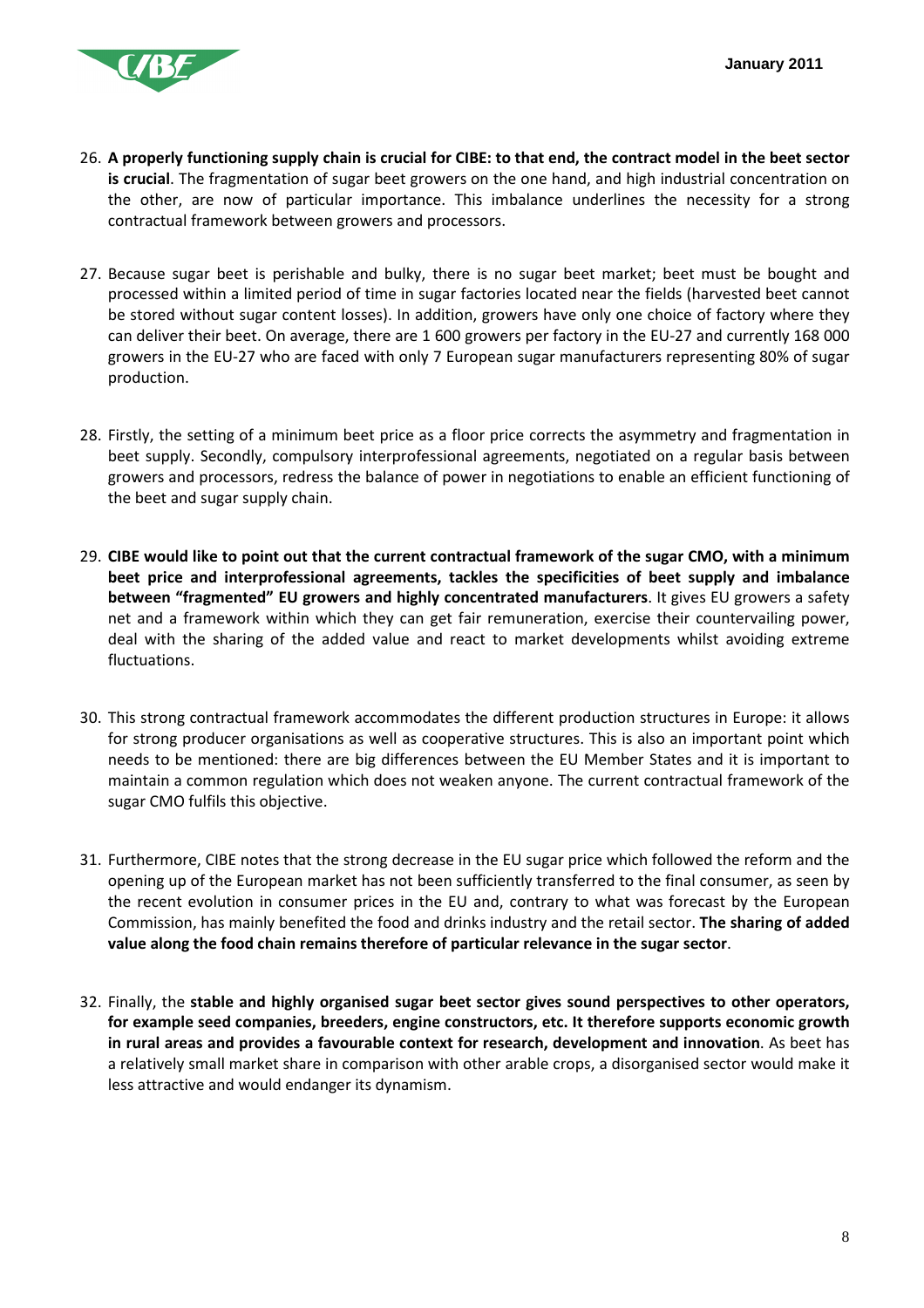

- 33. It should be noted that **the issue of a balanced sharing of the added value is a constant one in all third countries where independent growers exist**. It appears that in most sugar-producing countries, growers have succeeded in organizing themselves collectively using appropriate regulatory frameworks, in order to achieve a balanced countervailing power in negotiations, a balanced sharing of the price risk and to receive a fair revenue. *See Annex 3*
- 34. There are big differences between the other agricultural markets and the sugar beet sector (absence of a beet market, the seasonality of production, the size of production, the significant differences in the EU sugar costs of production compared to most world competitors, the high volatility of world sugar markets) which legitimate the different policies, management tools, and terms of contracts between farmers and processors.



**sugar supply chain.**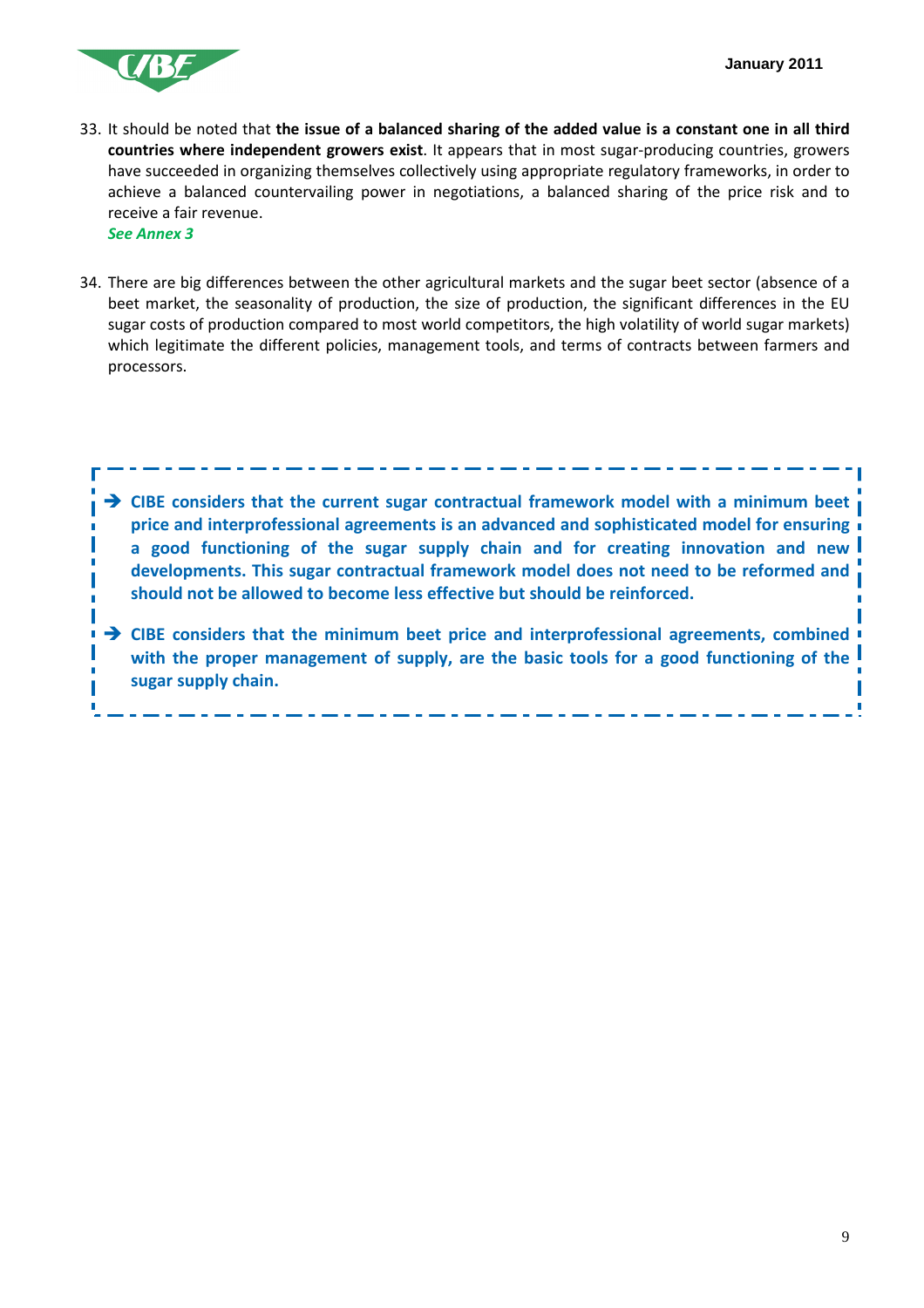# **PART I CIBE CONTRIBUTION TO THE CONSULTATION FOR IMPACT ASSESSMENT**

## **C. Balanced and dynamic territorial development of sugar beet growing respecting the environment**

- 35. EU sugar beet is now grown in 18 EU countries. With the constant improvement in agricultural practices, soil conservation techniques and input management, **sugar beet growing is a model in terms of environmental sustainability**, as illustrated in the recent CIBE-CEFS environmental sustainability brochure (*Learn more about the ENVIRONMENTAL SUSTAINABILITY of the EU Beet and Sugar Sector!*). It should be noted that while lessening input use and environmental impacts, average yields constantly increase in the biggest European producing countries and tend to come close to around 11t sugar/ha. In some places, yields are reaching world records in terms of sugar produced per hectare.
- 36. In all European regions, **the agronomic value of sugar beet remains an irreplaceable strength and a necessity in diversified arable crop rotation**. Sugar beet is a highly valuable key rotational crop in most European countries with respect to environmental sustainability. Sugar beet provides many valuable co-products, such as beet pulp, which in particular release land from the production of specific feed crops.
- 37. The average beet area is around 10 ha per grower in the 18 European sugar-producing countries and around 12 ha per grower in the most competitive countries. This "middle-size" model of structure of production shows clearly how sugar beet growing is integrated into an arable diversified farming system while contributing to the vitality of rural areas.
- 38. When considering agricultural and industrial competitiveness all aspects must be taken into account. In particular, sugar transport costs from the factory to the consumer must not be overlooked, as these are an important factor when analysing the profitability, the economic performance and the sustainability of sugar production in different EU regions.
- 39. **This constant improvement in sugar beet efficiency over the past ten years (yield increase combined with input decrease) as well as the improvement in industrial productivity have ensured the regular supply of a high quality and sustainable product to European users and consumers at a reasonable price, as well as an increased supply of co-products and bioenergy products like bioethanol and biogas**.
- 40. Most future benefits of decarbonising the economy cannot be achieved without the agriculture, forestry and land use sectors. The sustainable development of bioethanol, biogas and materials such as surfactants and polymers from sugar beet, contributes to the replacement of more polluting and energy intensive products and plays a large role in the EU commitments to reduce GHG emissions. In particular, **EU bioethanol from sugar beet not only complies with strict sustainability criteria, as set by the EU Renewable Energy and Fuel Quality Directives, but is one of the most sustainable available sources of energy, both in terms of GHG savings and land use efficiency** (highest energy yield per hectare).
- 41. The increased use of sugar beet as a raw material plays an important part in **the developing European Bio-Economy which further plays an important role in delivering the objectives of the Europe 2020 strategy** designed to turn Europe into a smart, sustainable and socially inclusive market economy. The Bio-Economy presents new opportunities for social innovation and for improving the lives of everyone, for example, by offering rural communities the possibility to diversify their activities. It offers bioenergy and products - such as bioplastics or household cleaning bioproducts - which are biodegradable and compostable and which make our lives healthier, safer and easier.

 **Beet is a key rotational crop with respect to environmental sustainability and one of the most sustainable sources of energy and bioproducts.**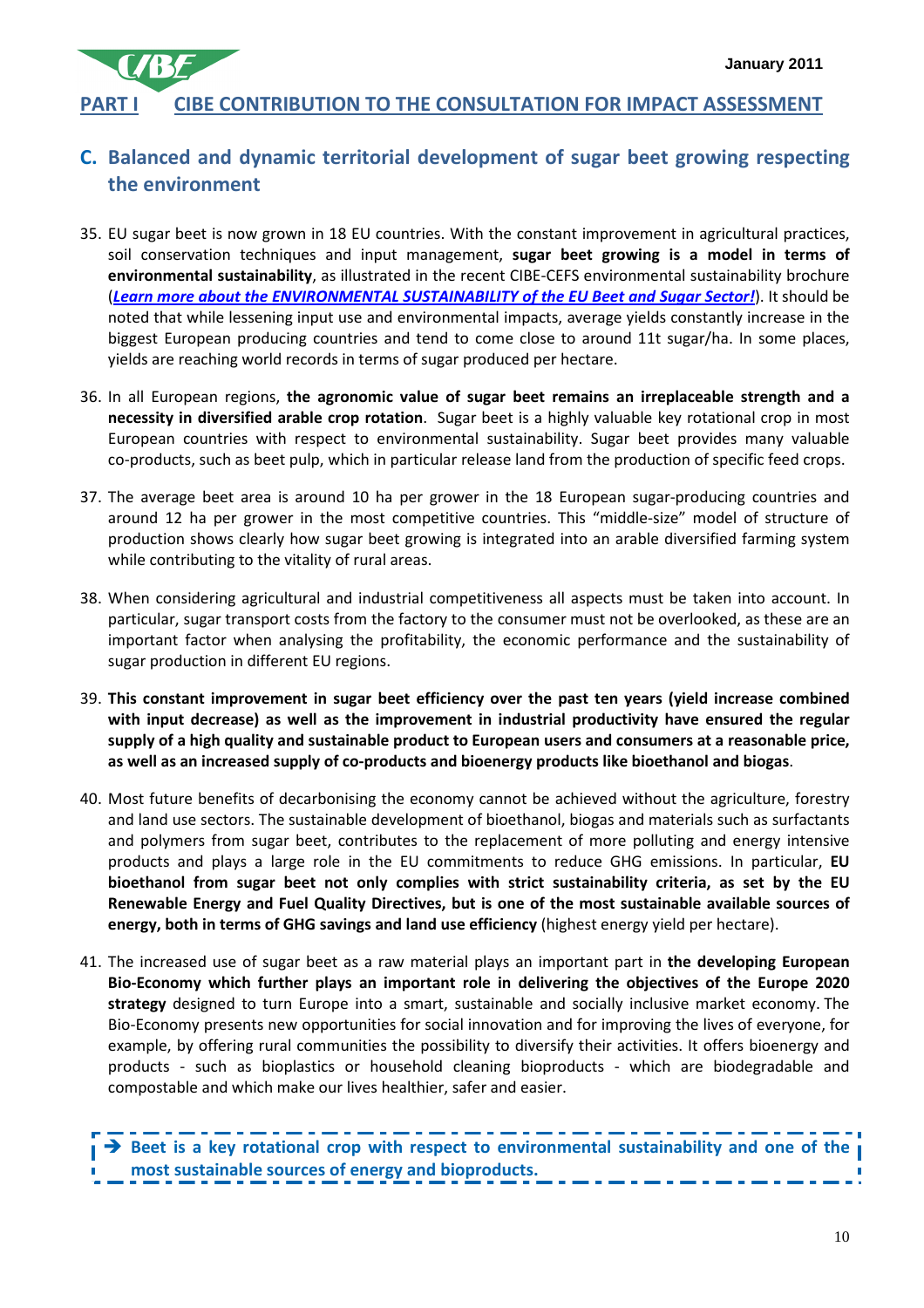# **PART I CIBE CONTRIBUTION TO THE CONSULTATION FOR IMPACT ASSESSMENT**

# **Conclusion: the EU sugar beet sector towards 2020 – Policy options and impacts**

- 42. The contribution of sugar beet growing to global long-term challenges (food security, environmental and climate change challenge, and territorial balance) requires particular cautiousness when addressing market instruments of this sector, which has already gone through a drastic reform.
- 43. The new sugar CMO implemented in 2006 has proved its ability to adapt to changing conditions and to fulfil the objectives of sustainable sugar beet growing and security of sugar supply in the EU countries. **The market management tools of the sugar CMO, such as national sugar quotas and the current contractual framework along with minimum sufficient protection from high sugar price volatility on world markets and consistent and responsible trade policies, are key elements to ensure the sustainability of sugar production in the EU and for traditional partners.**

#### **Policy options and impacts**

- 44. Therefore, CIBE considers that Option 3 presented by the Commission which consists of abolishing market and income measures, is not consistent with the objectives of the reformed CAP; this option would be detrimental to EU production capacity as well as to balanced and dynamic territorial development. As suggested in the other options of the Commission, **existing market instruments where appropriate could be kept where they have proven their usefulness and efficiency.**
- 45. Option 2, which aims to anticipate the challenges that agriculture will have to face, appears very risky as far as agricultural commodities are concerned. Indeed, to restrict the market measures to safety nets and the improvement of the farmers' position in the food chain does not take into account the issue of price volatility. **The world agricultural commodity markets, and in particular the world sugar markets, are highly volatile and it would be very risky to restrict the market measures to safety nets or to a limited improvement in the position of farmers in the supply chain**. The brief of the Commission on "the Future of CAP market measures"<sup>9</sup> accurately noted that despite positive price perspectives on world agricultural commodity markets and productivity increase, **farmers' income margins are being squeezed and excessive price volatility is expected to be more significant in the future**. This point was also outlined in the Commission consultation document for impact assessment<sup>10</sup>. **The price level is one thing, but in the end volatility and net income are the crucial issues for farmers, who need market stability and a fair income. The EU Commission should learn from the previous 2003 CAP reform, which had anticipated a WTO deal. So far, the EU has not received anything in return as this deal remains unconcluded! It would be risky to anticipate again and eliminate market tools, which have proven to be efficient and budget neutral, and replace them with less efficient and costly tools for the farmers.**
- 46. CIBE welcomed the focus put on the whole food chain, through the strengthening of the position of farmers. Appropriate tools already exist in the sugar CMO: **the current contractual framework, with a minimum beet price, interprofessional agreements and a proper management of supply, tackle the crucial issue of the good functioning of the sugar supply chain.**

 9 The Future of CAP market measures, Agricultural Policy Perspectives Briefs, Brief n°3, January 2011, http://ec.europa.eu/agriculture/publi/app-briefs/03\_en.pdf

 $10$  The reform of the CAP towards 2020, Consultation document for impact assessment, page 10, http://ec.europa.eu/agriculture/cap-post-2013/consultation/consultation-document\_en.pdf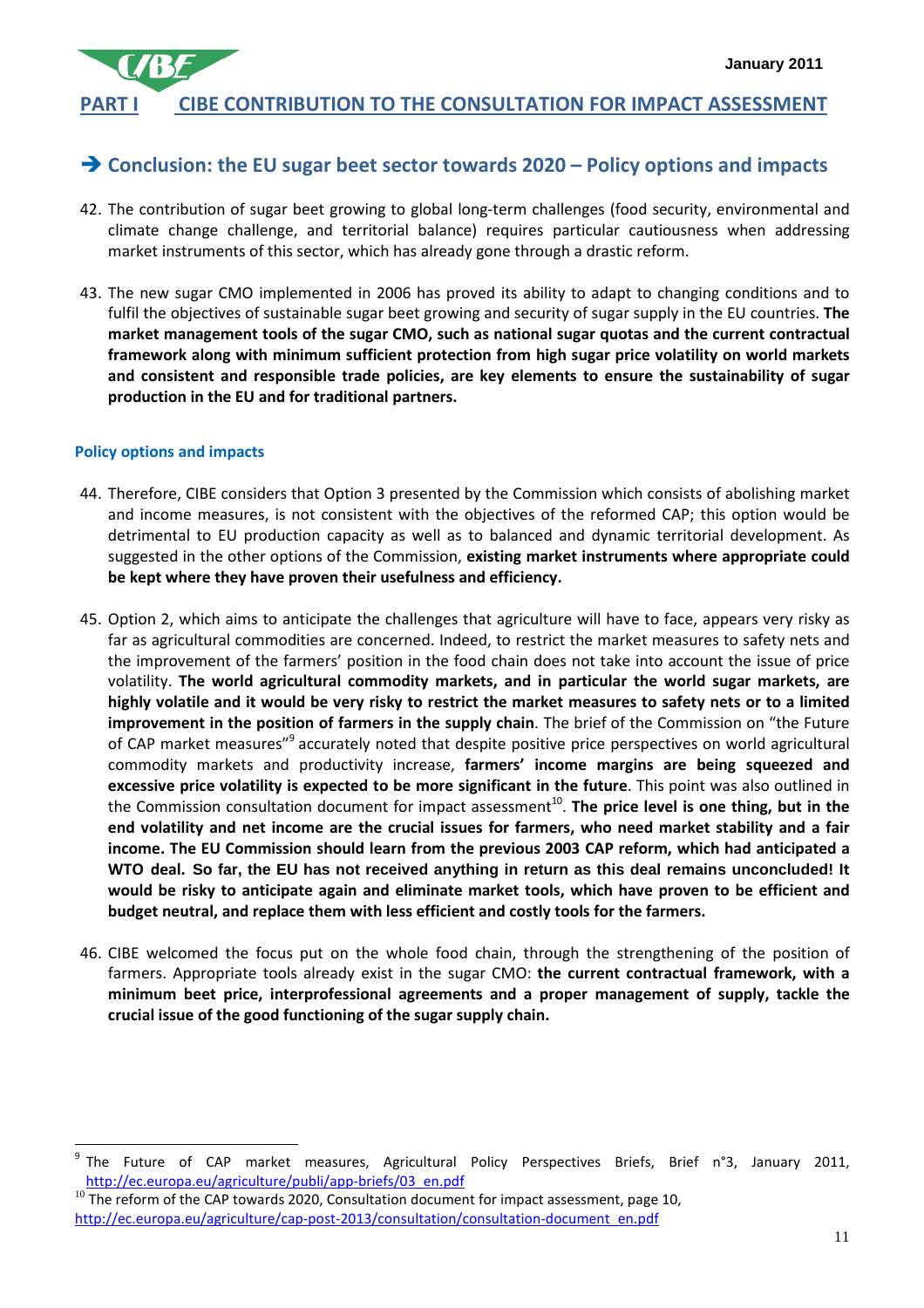

47. **As far as sugar is concerned, the maintenance of the market tools of the sugar CMO appears to be the most consistent with the objectives of the envisaged reform. CIBE considers that a stable and predictable sugar CMO, managed with national quotas, is needed to fulfil the objectives of the reformed CAP, and in particular to further improve the competitiveness and the consolidation of the sector and to help it prepare for future new developments at international level.**

#### **WTO and trade concerns**

- 48. **European beet growers wish to contribute to the fulfilment of the EU Commission's objectives for European agriculture as well as to contribute to addressing the new global challenges.** Long-term crucial issues such as food security, climate change, renewable energy, preservation of biodiversity, excessive prices fluctuations of agricultural commodities, are new challenges which need to be addressed at international level and at the WTO. They can no longer be ignored and need appropriate and concrete answers.
- 49. Trade policies inject an element of uncertainty which could significantly impact the envisaged scenarios. That is why **trade policy must be handled carefully now**. WTO commitments were strong drivers of the 2003 CAP reform, of the 2006 sugar reform and of the single CMO reform. They have already had a strong impact on trade, mainly on sugar. Now is the time for the EU to refrain from making further concessions and to stop anticipating a WTO deal which remains very unlikely at this stage. It is crucial now for the EU to be extremely firm in defending EU interests so that it is able to correct previous WTO rulings that are no longer relevant since the EU reforms. The EU should request a peace clause as well as the necessary legal arrangements so that the EU is not constantly put in the position of the "Accused" (see WTO sugar panel). The EU has already applied major reforms to the CAP and has implemented disciplines during the Doha Round. The EU must now ensure that its policies are no longer open to legal challenges in the future.
- 50. **Furthermore, bilateral negotiations undermine the multilateral rounds. It is also crucial that bilateral negotiations take account of the WTO Doha Round. In order to avoid paying twice, first at bilateral level and then at multilateral level, the concept of a "single pocket agreement" must be supported**. In this respect, the recent bilateral agreements and current bilateral negotiations are very worrying because they call this "single pocket agreement" into question.
- 51. A consistent trade policy is the condition under which the EU can regain control of its domestic agricultural policy and in particular of its domestic sugar policy.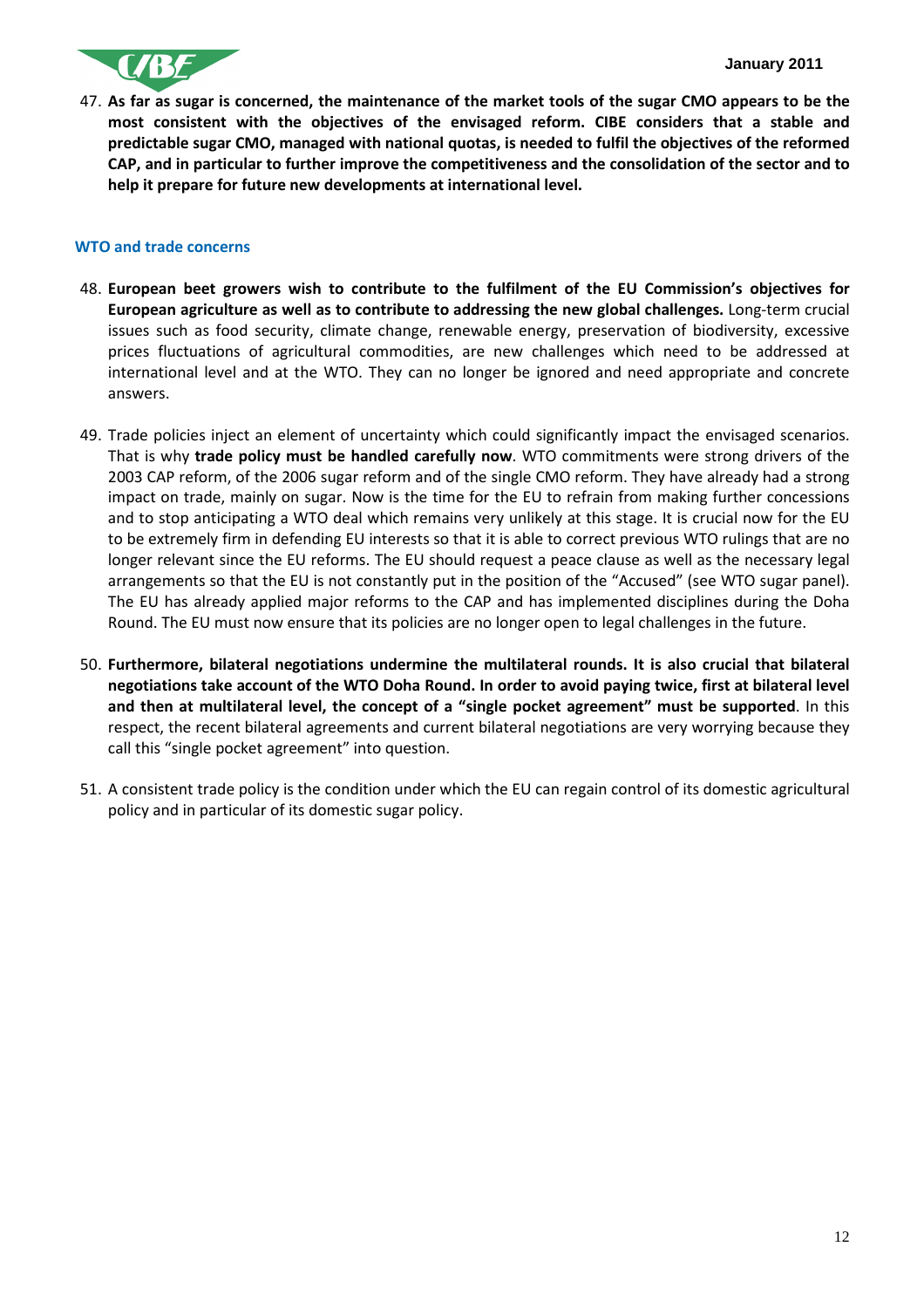

# **ANNEX 1 THE EU SUGAR BEET SECTOR**

The Common Market Organisation in the sugar sector or CMO Sugar has stabilised beet and sugar production in the EU since the late 1960s. Within this stable context, the sector has made considerable progress. As a result of increasing yields (by about 33% since 1990), the area devoted to beet growing in the EU-15 had steadily diminished - at an annual rate of about 1.7% - (slightly more than 25%) over the 15 years preceding the reform (1990/91-2004/05). Industrial restructuring had also been ongoing: the number of sugar factories in the EU decreased from 194 in 1990 to 117 in 2004.

In 2006, the CMO was thoroughly reformed.

Before the reform, over 300 000 farmers in 21 EU Member States (out of the then 25) grew beet with an average beet area per farm of about 7 hectares. Today, around 170 000 farmers in 18 EU Member States (out of 27) grow sugar beet, with an average beet area per farm of about 10 hectares.

Virtually every country and region of the EU has been affected: in 5 countries (Bulgaria, Ireland, Latvia, Portugal and Slovenia), beet sugar production has ceased with bitter consequences for growers affected. Today, sugar production is distributed among 18 EU countries out of 27 (as opposed to 23 before the restructuring) with 70% of the production concentrated in 7 countries.

**The area devoted to beet cultivation in the EU-27 decreased from over 2 million hectares before the reform to the present level of about 1.5 million hectares**.

The restructuring of the EU sugar industry has been going on for years now, well before the 2006 reform of the CMO sugar. In the period 2000-2005, 68 factories (i.e. 11 per year) were closed in the EU-25. **The CMO reform has however accelerated the pace of factory closures: 83 factories were closed between 2006 and 2008** (i.e. almost 28 per year!) Overall, the **number of beet sugar factories** has been reduced by 44% since the CMO Reform was adopted in 2006 (from 189 in 2005/06 (EU-27) to 106 factories in 2009/10 (EU-27).

| <b>EU</b> countries         | <b>Number of beet</b><br>sugar factories<br>in 2009-10 | <b>Sugar production</b><br>quota in 2009-10<br>(in tonnes) |
|-----------------------------|--------------------------------------------------------|------------------------------------------------------------|
| Austria                     | 2                                                      | 351 027.4                                                  |
| Belgium                     | 3                                                      | 676 235.0                                                  |
| Czech Republic              | 7                                                      | 372 459.3                                                  |
| Denmark                     | 2                                                      | 372 383.0                                                  |
| Finland                     | 1                                                      | 80 999.0                                                   |
| France (excl. DOM)          | 25                                                     | 2 956 786.7                                                |
| Germany                     | 20                                                     | 2 898 255.7                                                |
| Greece                      | 3                                                      | 158 / 02.0                                                 |
| Hungary                     | 1                                                      | 105 420.0                                                  |
| Italy                       | 4                                                      | 508 379.0                                                  |
| Lithuania                   | 2                                                      | 90 252.0                                                   |
| Netherlands                 | 2                                                      | 804 888.0                                                  |
| Poland                      | 18                                                     | 1 405 608.1                                                |
| Romania                     | 4                                                      | 104 688.8                                                  |
| Slovakia                    | 2                                                      | 112 319.5                                                  |
| Spain                       | 5                                                      | 498 480.2                                                  |
| Sweden                      | 1                                                      | 293 186.0                                                  |
| <b>United Kingdom</b>       | 4                                                      | 1 056 474.0                                                |
| <b>Total (Excl. Azores)</b> | 106                                                    | 12 846 543.7                                               |

At the same time, the **average size of sugar beet factories** has continued to increase in parallel, in particular in Western European Countries (EU-15) where the bulk of EU beet sugar production (85% of the production in 2009) is concentrated.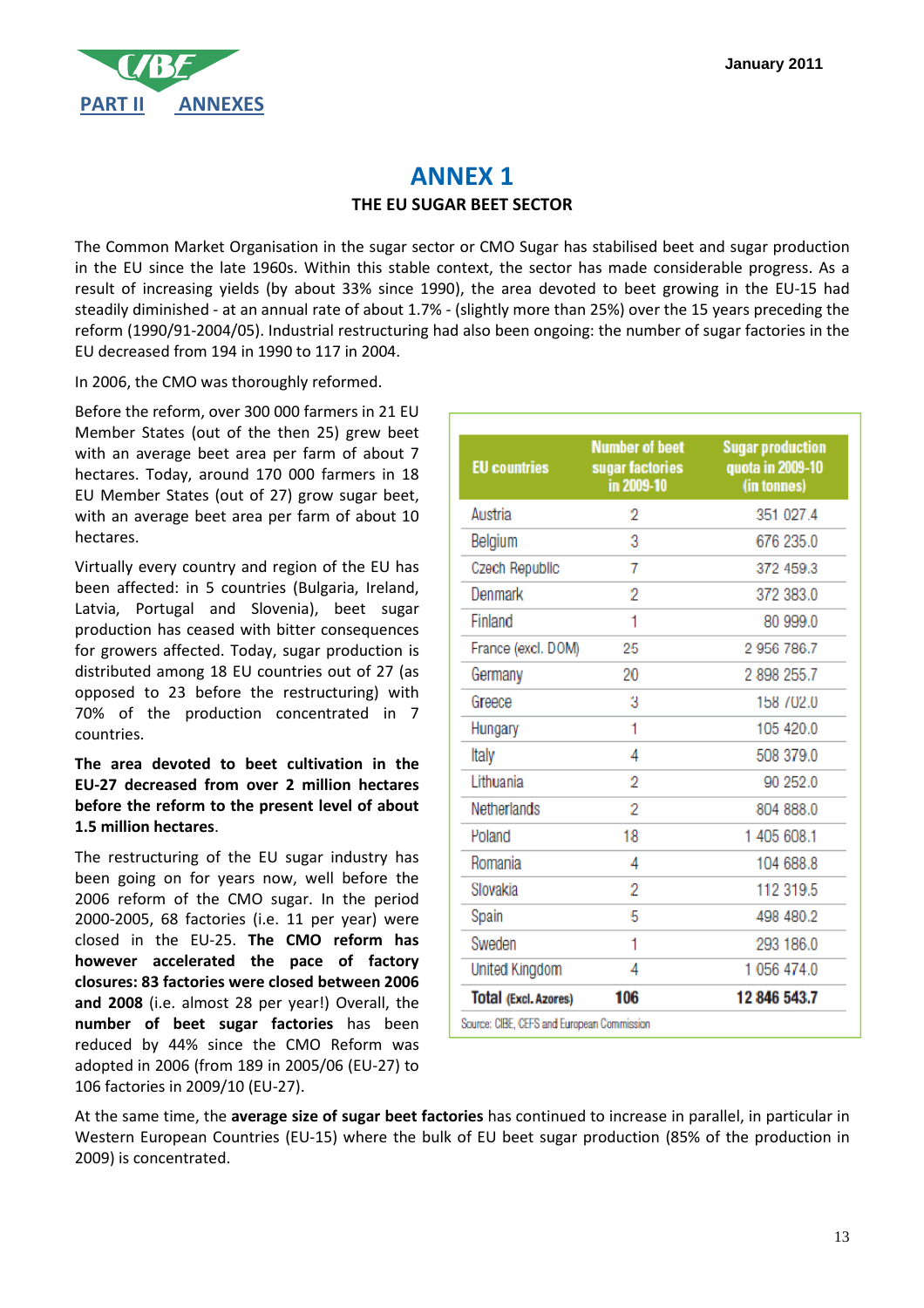



*Source: CIBE-CEFS*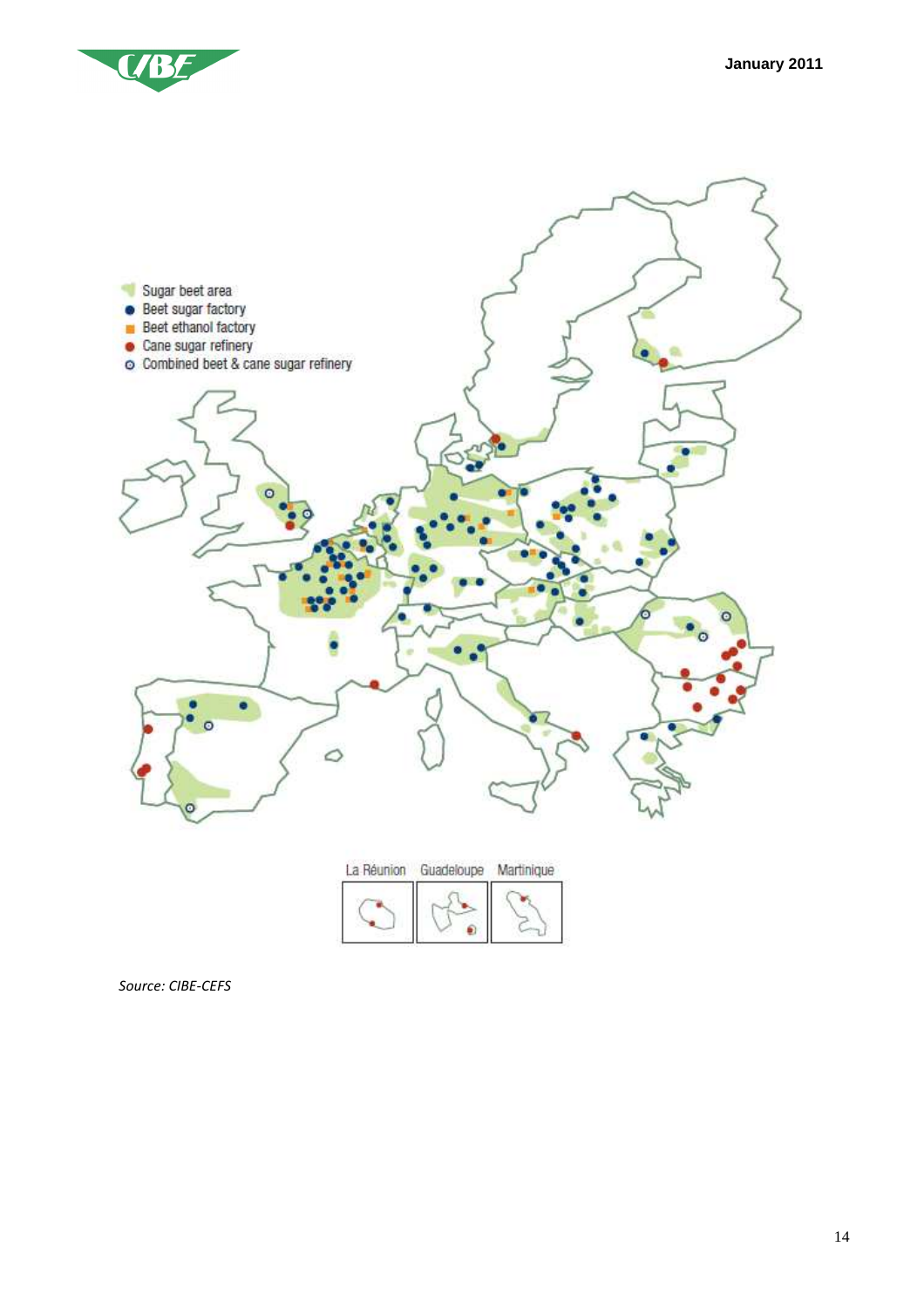

#### **Since 2007, the EU has been a net sugar importer and one of the largest world sugar importers:**

The Economic Partnership Agreement (EPA) regulation as well as the Everything But Arms (EBA) initiative included in the GSP (Generalised System of Preference) regulation provide the framework and the arrangements for developing countries (namely ACPs and LDCs), to gain access to the European sugar market. The African, Caribbean and Pacific group of countries (ACPs) and Least Developed Countries (LDCs) benefit from preferential access to the EU sugar market. It should be noted that **since 1st October 2009, the EU Sugar market has been totally open to sugar exports (duty-free and quota free) from LDC and ACP countries** (within global thresholds for ACPs). **This free access for developing countries is unique in the world!** 

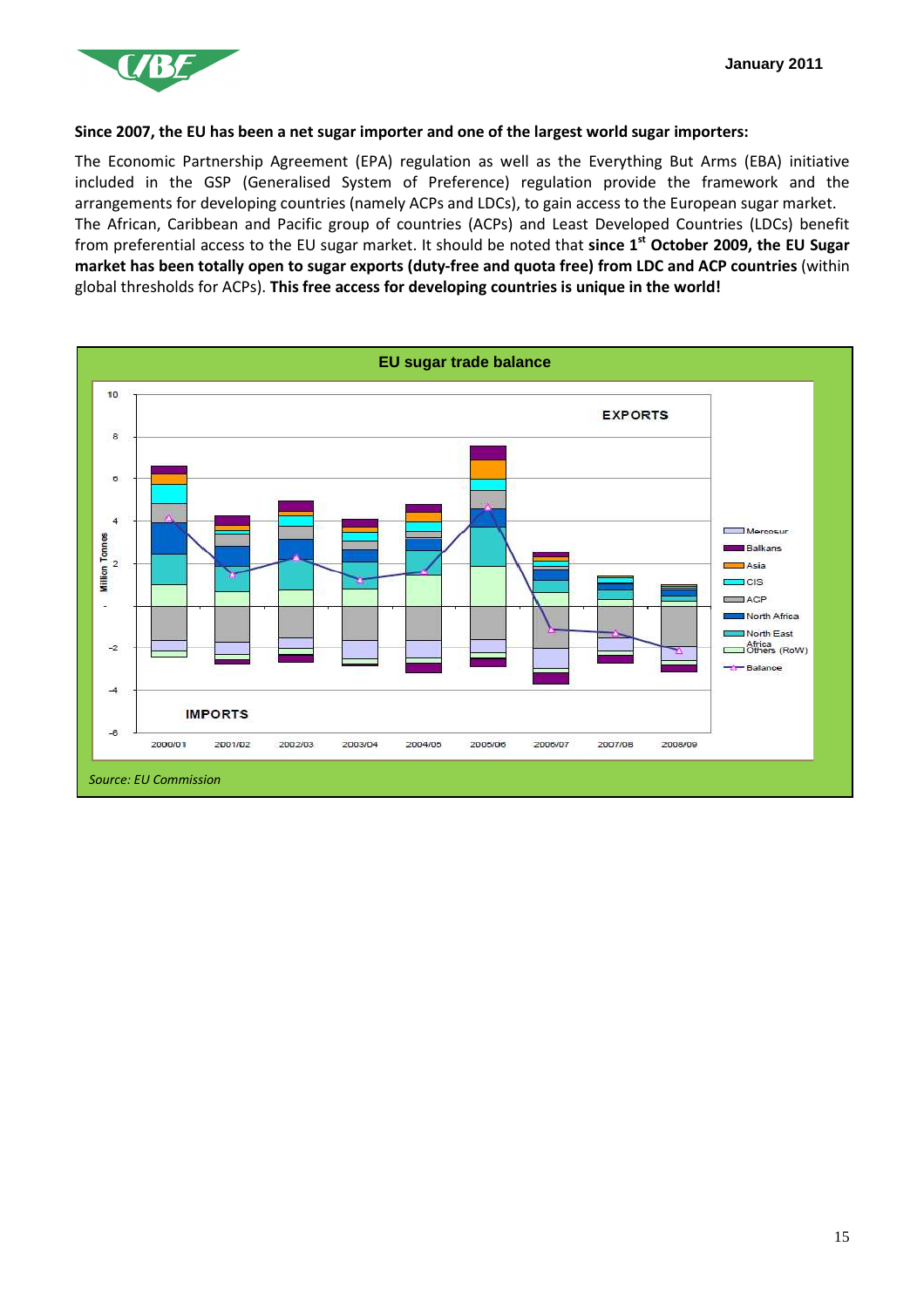

**January 2011**

## **PART II ANNEXES**

# **ANNEX 2 WORLD SUGAR MARKETS**

#### **World market outlook**

|      | <b>World Sugar</b><br>production<br>in million<br>tonnes raw<br>value | <b>World Sugar</b><br>consumption<br>in million<br>tonnes raw<br>value | <b>Free</b><br>market net<br><b>Exports</b> | <b>Free</b><br>market net<br><b>Imports</b> | <b>Consumption</b><br>per capita<br>Kg/year |
|------|-----------------------------------------------------------------------|------------------------------------------------------------------------|---------------------------------------------|---------------------------------------------|---------------------------------------------|
| 2005 | 140.681                                                               | 148.179                                                                | 38.857                                      | 38.822                                      | 23.3                                        |
| 2006 | 152.347                                                               | 154.094                                                                | 39.480                                      | 39.522                                      | 23.6                                        |
| 2007 | 165.659                                                               | 157.678                                                                | 37.399                                      | 37.506                                      | 24.0                                        |
| 2008 | 161.571                                                               | 162.671                                                                | 38.070                                      | 38.150                                      | 24.5                                        |
| 2009 | 149.822                                                               | 160.997                                                                | 40.232                                      | 40.222                                      | 23.9                                        |

 *Source: Sugar Yearbook 2010, International Sugar Organisation ISO* 



 *Source: ISO* 

After two years of world sugar deficits, the world 2010/11 sugar market was expected to provide a substantial surplus supported by very constructive fundamentals (low world stocks and high world prices) and a substantial production increase in Brazil and India, as well as in China. However, in November 2010, ISO revised downwards its August surplus forecast (+3.2 mtrv) to less than 1.3 mtrv. Further bad weather conditions continue to hit the yields and **another deficit is now expected in 2010/11**.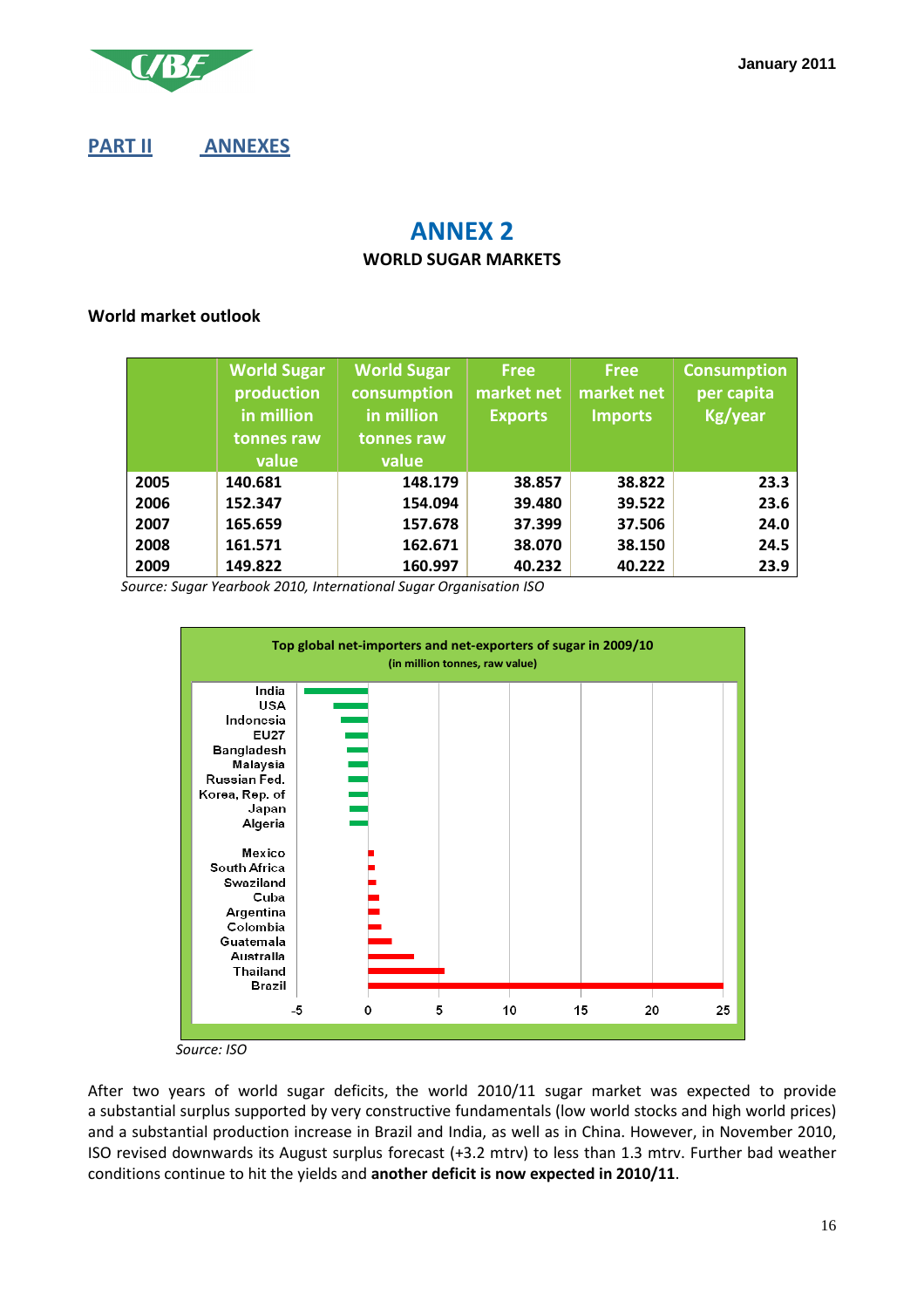

Looking at the **long-term sugar market perspective**, according to ISO, **global sugar consumption will grow by around 40 mtrv between 2009/10 and 2020/21** (from around 160 to around 200 mtrv). In the medium term, the level of prices should stimulate an increase in supply, but, not many countries are able to boost their supplies sufficiently in the short term. Only Brazil, India and to a lesser extent Thailand, Australia and Russia have that potential. The EU's potential to increase its production in the short term has been reduced by the closure of numerous factories with a majority of factories already running at full capacity. In addition, there are currently obstacles and natural limits to increasing the campaign length. Further new developments and innovation are necessary to remove these obstacles and to go beyond these limits.

| <b>8 Largest World Sugar</b><br><b>Producers in 2009</b> | In million tonnes<br>raw value |
|----------------------------------------------------------|--------------------------------|
| <b>BRAZIL</b>                                            | 33.45                          |
| <b>EU-27</b>                                             | 16.63                          |
| <b>INDIA</b>                                             |                                |
|                                                          | 15.65                          |
| <b>CHINA</b>                                             | 13.63                          |
| <b>THAILAND</b>                                          | 7.94                           |
| <b>USA</b>                                               | 6.85                           |
| <b>MEXICO</b>                                            | 5.18                           |
| <b>AUSTRALIA</b>                                         | 4.52                           |

*Source: Sugar Yearbook 2010, ISO* 

Brazil has clear potential for growth, but has entered a new phase of expansion in which the costs of expanding are higher. According to the Brazilian sugar and ethanol industry, the potential increase in Brazil's sugar output by 2020 is 12 mtrv (from 33 to 45 mtrv). However, the forecast for the expansion of Brazil's sugar output is strongly dependent on the parallel expansion of Brazil's ethanol output, and it could be underestimated by the fact that Brazil's industry at the same time forecasts a much bigger expansion in the production of Brazilian ethanol (from 25.7 to 65.3 billion litres over the same period) than in sugar.

India has shown that it can be a significant exporter, but still has not succeeded in levelling out its production cycles, and a whole raft of factors, climatic, political and economic, will have to be favourable before it can return to a position of surplus and of being a reliable supplier on the world market.

Any increase in production in the African LDC countries remains uncertain in the short term and will probably be subject to major fluctuations in the medium term. Despite the high expansion potential, the level of planned new capacity in Africa (+2.5 mtrv) is not such as to make it a net world exporter in the short term (Africa's sugar deficit is currently at around 5-6 mtrv), and no forecasts are available for the long-term (2020).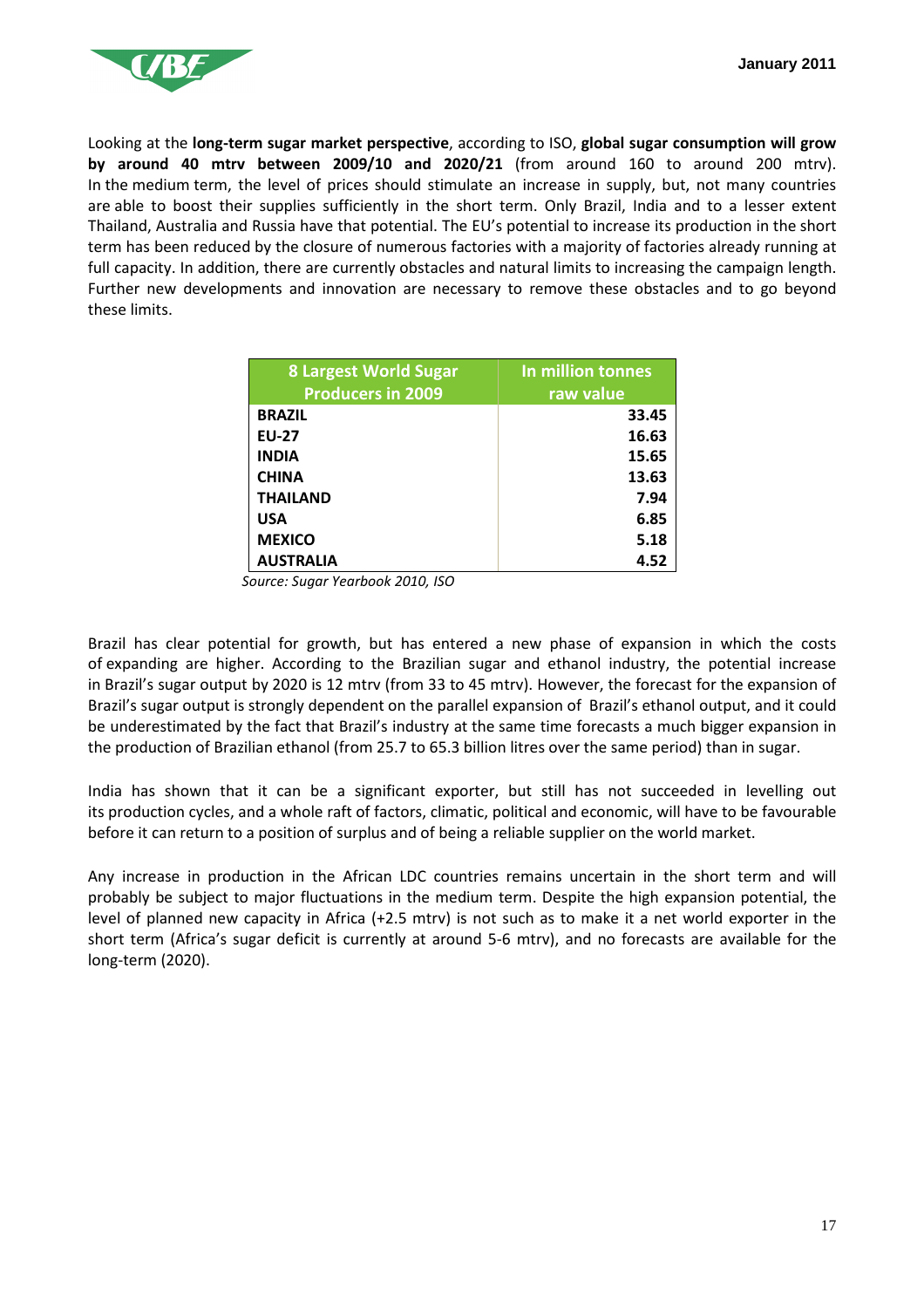

#### **Evolution of world sugar markets since 1973/74**

The **extreme instability of the world sugar market** is firstly due to the inelasticity of sugar demand. Any slight variation in sugar supply has very serious consequences for sugar market prices. On the other hand, the adjustment of sugar supply to reflect changes in price is limited by the structure of its production and its capital intensive nature. World demand for sugar grows at an annual pace of around 2%, but the world supply fluctuates greatly, generating instability and high volatility on the world sugar markets, as seen by the evolution in world sugar market prices in comparison with other agricultural commodities.

This internal instability is secondly accentuated by external factors such as the weather, political and financial crises, exchange rates, oil prices, speculation (alternating periods of strong and weak activity by investment funds on the sugar commodity markets), returns on capital, freight rates, etc., whose own volatility tends also to increase, but also due to very specific factors<sup>1</sup>.



#### **Latest developments on world sugar markets**

The highly volatile New York futures market attracted a great deal of interest from investment funds after the 2009/2010 production year. Investment funds were very active during the last quarter of 2009, when the number of open positions<sup>2</sup> increased significantly, but withdrew quickly from the market when the sugar markets began to slip in February 2010, thereby exacerbating already plummeting prices. Following this, the extreme weather events of the summer of 2010 led to the funds repositioning on all the agricultural commodities markets, including sugar.

Although there is no perfect correlation between the curve showing sugar prices and that measuring the number of open positions, it is quite likely that the fund may have increased the effect of the upward and downward trends on the market, playing a role in the extreme price volatility observed in 2009-2010<sup>3</sup>.

The very tight and "bullish" world sugar market at the beginning and end of 2010 and at the beginning of 2011 reflected the dangerous supply situation that European sugar users would have to face in the event of the opening up of the EU market and the abolition of EU sugar quotas.

 $\overline{a}$ 

3 World Association of Beet and Cane Growers, Market Report, December 2010, http://www.wabcg.org/index.php/wabcg

<sup>1</sup> Source: World Association of Beet and Cane Growers WABCG

 $2$  The development in the number of open positions on a futures market makes it possible to measure the level of activity of the operators on this market.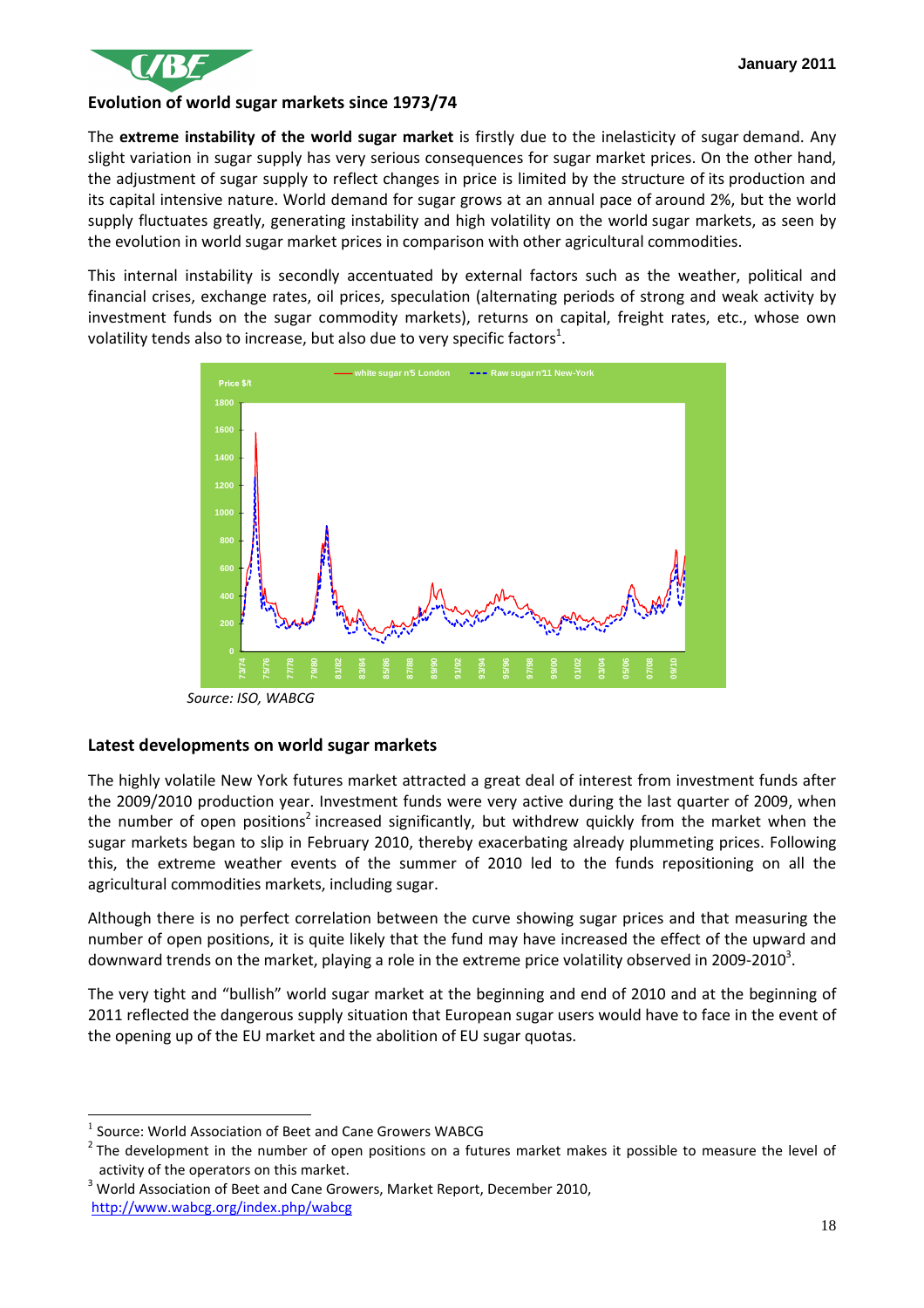

*Source: Sucden, WABCG* 

### **Evolution of European and world market prices since 2009**



*Source: EU Commission, CIBE*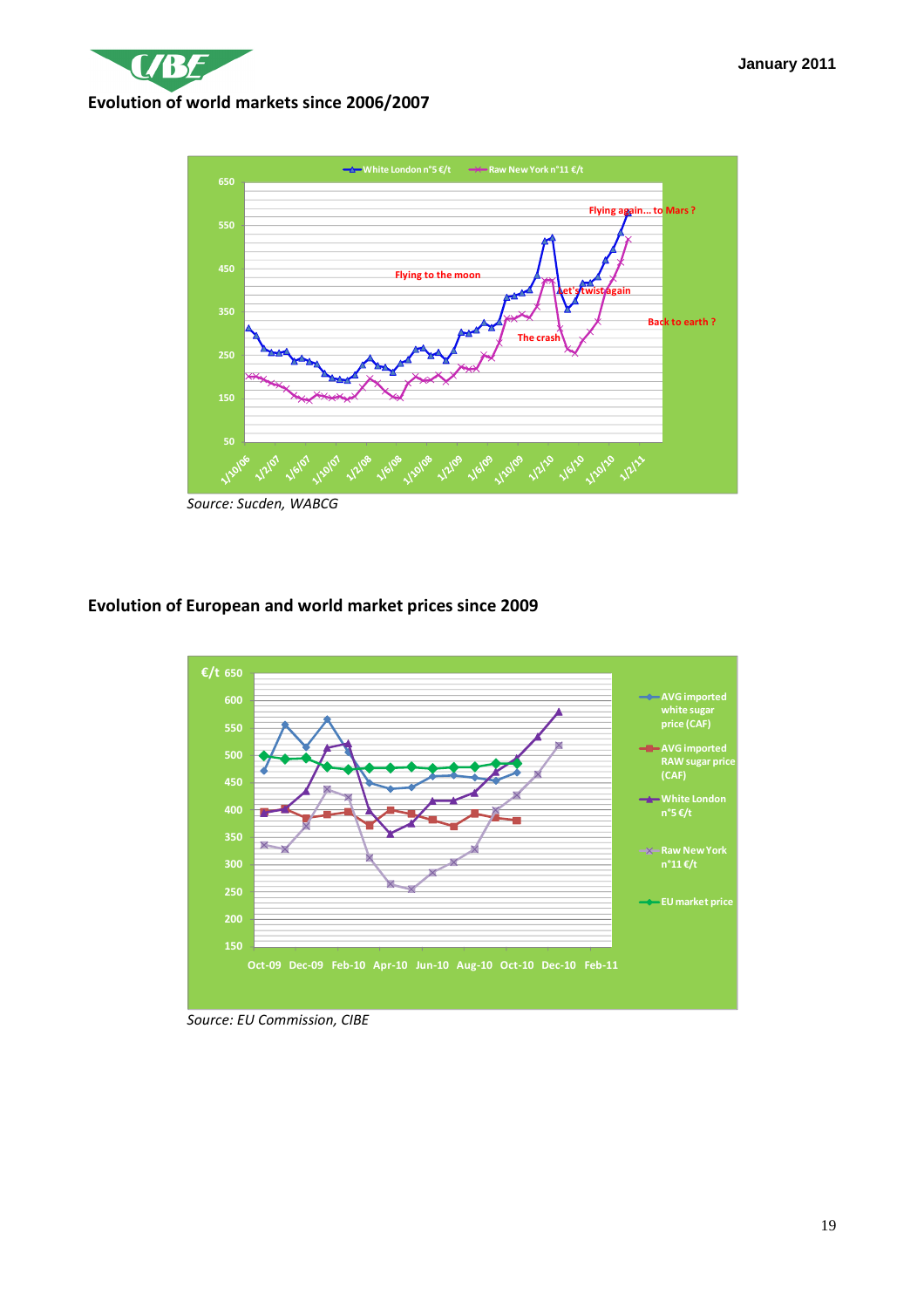

# **ANNEX 3**

#### **SUGAR POLICIES IN THE MAIN SUGAR-PRODUCING COUNTRIES**

**Sugar remains a "highly political" commodity and most big producers implement sugar policies with varied and diversified instruments adapted to their specific context: domestic market controls, import controls, various export supports, direct financial aid, indirect long-term support, etc.** 

**The question of a balanced sharing of the added value is a constant issue in all countries where independent growers exist. It appears that in most sugar-producing countries, growers have succeeded in organising themselves using appropriate regulatory frameworks, in order to achieve balanced countervailing power in negotiations and to receive a fair revenue.** 

**The following fact sheets summarise the main elements of the sugar policy and the modalities of cane and beet payment to growers in Brazil, India, Thailand, the US and Australia.** 

 **Fact sheet 1: Brazil Fact sheet 2: India Fact sheet 3: Thailand Fact sheet 4: USA Fact sheet 5: Australia**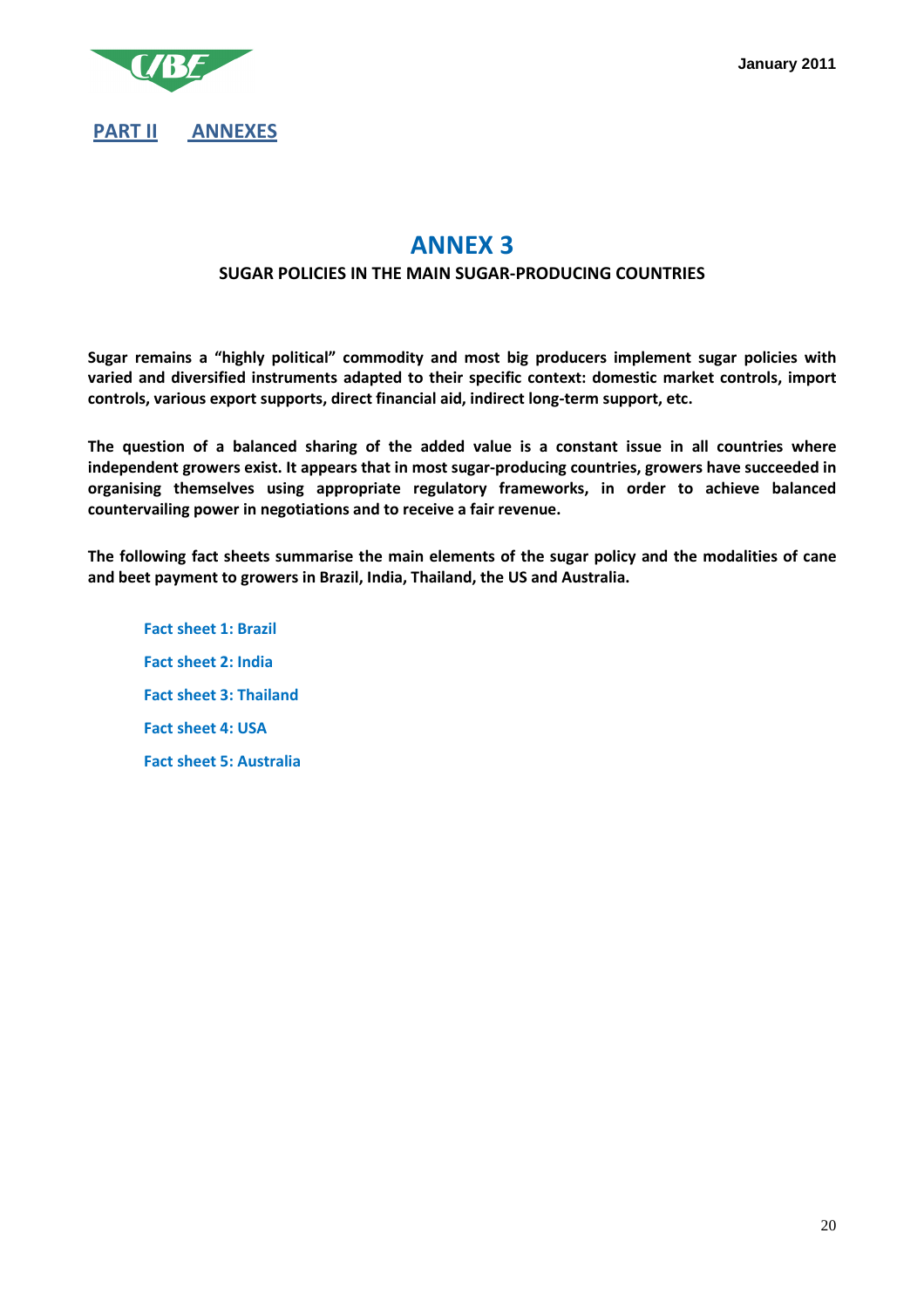

**The huge Brazilian ethanol programme, built on government support, on state control of oil prices and the expansion of Brazilian sugar exports has governed the world sugar market since the 1990s.** 

**Brazil controls on average 60% of the world's sugar trade and 90% at certain times of the year.** 

**Indirect support (preferential loan rates, currency devaluations) have largely helped the expansion of Brazil's cane industry during the past 25 years.** 

**Independent growers negotiate collectively with the industry; a balanced sharing of the added value is becoming a central point of their relationship.** 

In 1975, **the Brazilian government launched its National Alcohol Program,** known as "Proálcool", which diversified the output of the sugar industry. Significant investments have been made, **with various support mechanisms from the Brazilian government**, to enable the expansion of areas for the cultivation of sugar cane and the introduction of ethanol distilleries.

The increase in the use of anhydrous ethanol mixed with gasoline, thanks to the expansion of Brazil's light flex-fuel vehicle fleet was made possible by the **introduction of a mandatory blend of 25% of ethanol made from sugar cane with gasoline (which could be adapted according to the ethanol output and availability of supply) and by the implementation of a specific tax regime for ethanol**.

At that time, 25 years ago, the large scale use of ethanol was a unprecedented development in the world.

The Brazilian sugar cane industry has benefited from strong national support to develop its business. Today the investment in infrastructure to expand and develop the logistics of sugar and ethanol exports is supported by both private and state support. The BNDES (the state owned Brazilian Development Bank) grants loans for investments to the Brazilian sugar cane industry. The total amount of these loans to the sugar cane industry (at interest rates between 7 and 11%) during the last five years reached a total of \$8 billion.

#### **Sugar market in Brazil**

Brazil is by far the biggest world sugar producer with 31 million tonnes raw value (mtrv) produced in 2008/2009 and the biggest world sugar exporter. Brazilian sugar exports in 2008/2009 amounted to 20.8 mtrv, i.e. 60% of the sugar traded in the world. The expansion of the sugar cane industry over the last decade in Brazil is impressive and huge: from 16.25 mtrv in 2000/01 to 31.05 mtrv in 2008/09. Brazilian sugar exports have increased by 200% over the last decade! Moreover, Brazil, as the world pioneer in the production of ethanol, is the second largest producer of ethanol in the world and remains the largest exporter, with 4.7 billion

litres exported in 2008/09  $^1$  to more than 40 countries, although the exports are still concentrated in two markets: the US and the EU.

Source: Brazilian Sugar Cane Industry Association UNICA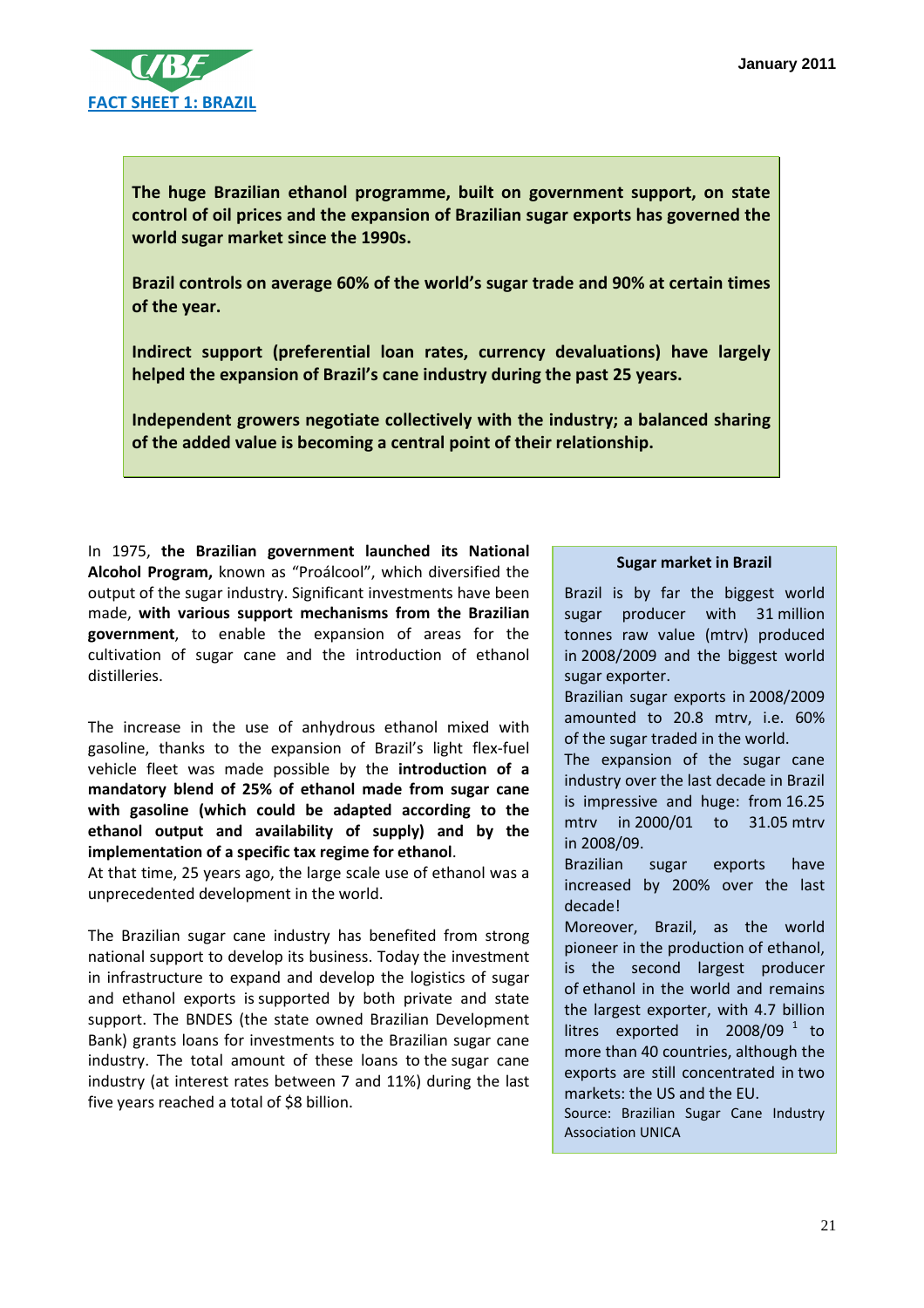

**The strong increase in mergers and acquisitions in the sugar/ethanol sector with giant oil companies (Petrobras, BP, Shell) investing in the sector and the objective to develop pipelines, cannot only be considered as private support but also as state support as the oil company Petrobras is a state-controlled company. The gasoline price in Brazil is fixed and controlled by the government and Petrobas**: this allows the Brazilian government to support the development of ethanol and flex-fuel vehicles.

The **specific programme supported by the government to help ethanol producers stock their production** (PASS programme of the BNDES), in particular to reduce the impact of price volatility, for an amount of around 5 billion litres, is another illustration of public support measures.

#### **The Brazilian Export and Investment Promotion Agency, known as APEX-Brazil, financially supports the**

**Brazilian sugar cane industry association, known as UNICA, to a large extent**. Both publicly announced on 25th February 2008 that their strategy was to promote the image of Brazil's sugar-cane ethanol abroad. According to UNICA the project, to be carried out by Apex-Brazil and UNICA, is comprised of sensitisation, to enable the supply of Brazilian ethanol, combined with business intelligence studies, and especially business and image promotion actions. The target markets are countries in North

#### **Main factors for Brazilian agricultural super power**

Brazil has emerged as a key player in global agricultural markets thanks to several factors which have encouraged the large investments in agriculture of which domestic and world food demand, the availability of land, labour costs, the research & development programmes, the government credit programmes and the exchange rate.

Domestic support for Brazilian agriculture is often underestimated or ignored. Indeed, since the 1990s the Brazilian credit system has provided financial resources at subsidised low-interest rates, investment programmes and programmes for financing agri-business at low market rates. Long-term loan programmes have supported agricultural production and farm income, and debt-relief programmes have reduced pressure on producers. The impact of all these programmes varies by crops, regions, and farm sizes.

The impact of currency exchange rates on the Brazilian agricultural and food sector is particularly significant. The devaluations of the national currency, the real (reais), against the dollar reached such peaks in the past decade (217% between 1999 and mid-2002, 82% in 2005) that its positive effect on commodities' exports largely offset the decline in commodities' prices or tariff duties and had a positive impact on returns on investments and arable area expansion. Since the financial crisis of 2007, the appreciation of the real against the US dollar has made Brazilian agricultural and food products more costly to produce, more expensive for importers and finally has slowed down the expansion of cultivated areas.

America, Europe and Asia. This state support also targets UNICA's active participation in the formulation of governmental policies for the industry and the discussion of themes such as sugar and ethanol market access, as well as biofuel certification.

These kinds of financial support made the opening of the industry's (UNICA) first representation office in Washington, DC (United States) possible, which is considered a strategic location for working with the US government and opinion leaders. The second one is located in Brussels, Belgium. And the third office will be situated in an East Asian country.

These provide **substantial support for the advertisement of ethanol production from sugar cane and for networking opportunities in order to expand the association's interaction with policymakers and international market representatives. Their aim is to influence the image of Brazilian ethanol among the world's major opinion leaders —governments and the media, as well as trading companies, potential investors and importers, NGOs and consumers**.

According to UNICA "not only will the project directly benefit the more than 100 UNICA member companies and other sugar and ethanol industries throughout the country, it will also favour the sugar cane ethanol supply chain, which includes research into biotechnology for new sugar-cane varieties, input and equipment suppliers, sugar-cane growers, trading companies, industrial businesses, logistics and a variety of service providers".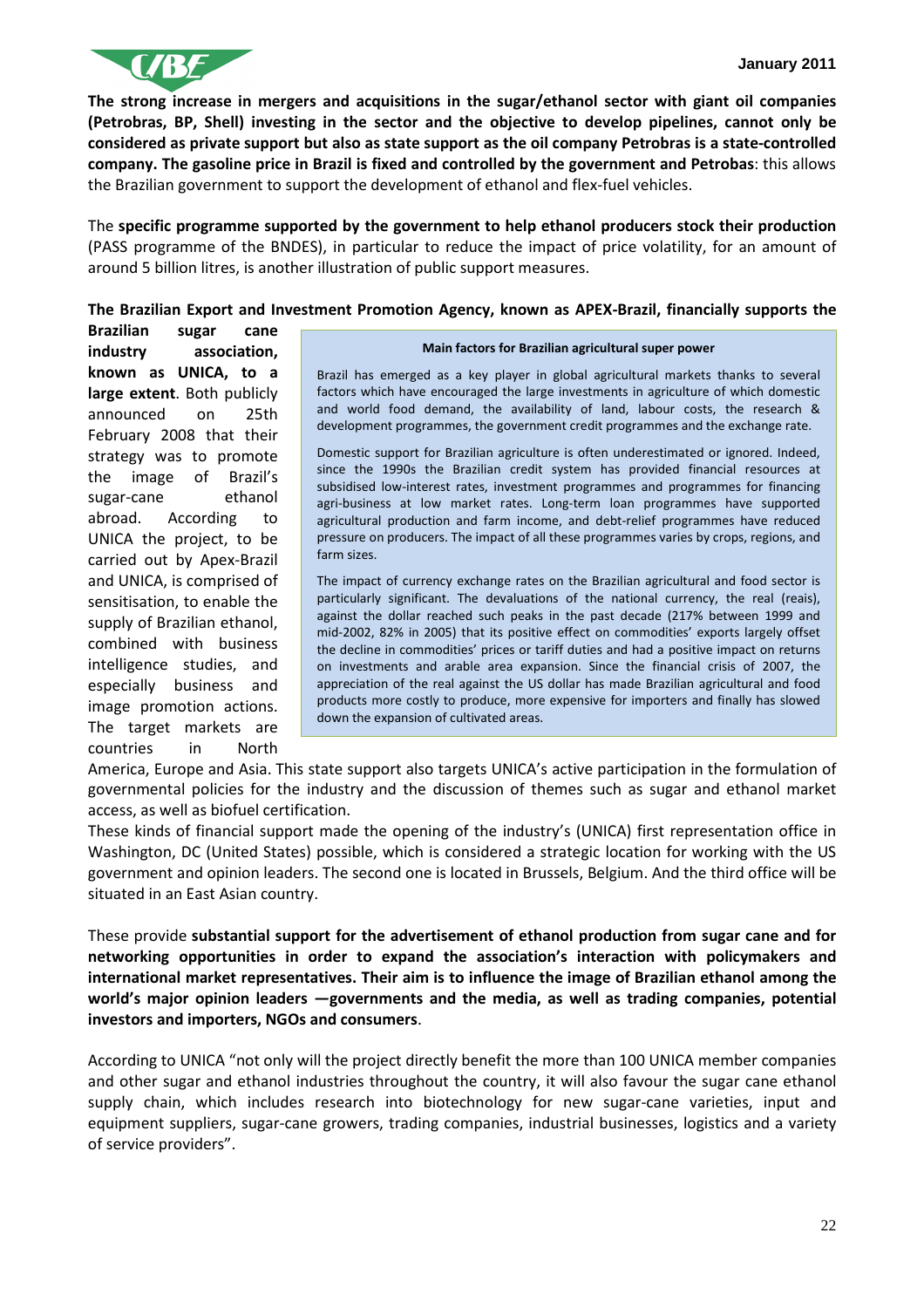

#### **Sharing of added value and cane payment:**

Brazilian sugar cane area increased from 7.4 million ha in 2009/10 to **8 million ha** in 2010/11, of which 86% in the Centre-South region and 66% in the Nord-East region<sup>4</sup>.

Orplana is the main **independent cane growers' association of Brazil's Centre-South and represents**  around 20% of the cane supply in this region <sup>5</sup> which is the biggest and most dynamic one in terms of sugar and ethanol production. Independent growers who harvest a sugar cane area higher than 400 ha deliver more than 50% of the cane production. **The industry is supplying around 80% of the cane: around 10% of the cane from its own land and 90% of the cane from leased land**. The largest private landowner in Brazil is the sugar producer COSAN with 250 000 acres (101 170 ha) $^6$ .

In 1997 Orplana and UNICA (the Centre-South sugar and ethanol industry association) started discussions to develop a new system of relationships between growers and industry, aiming to agree on a cane payment system. As for beet there is no market for sugar cane. These associations have founded an **interprofessional organisation together, called the Council of Sugar Cane, Ethanol and Sugar Producers (CONSECANA) with the mission to ensure, coordinate and discipline the relationship between the sugar cane growers and the industry and to split the price risk through a specific sugar cane payment system (CSPS)**.

**The sugar cane price is determined by means of a formula using sugar and ethanol reference prices in domestic and international markets**. During the harvest most growers receive 80% of the estimated basic price, the adjustment being made at the end of the season. The sharing of revenue has slightly evolved since 1998 to reach an average of 60.8% for growers in 2010. This payment scheme has been adopted in other growing regions (Minas Gerais, Goias, Mato Grosso and Mato Grosso del Sul)<sup>7</sup>.

**However, despite collective bargaining and price formulas the remuneration of growers has followed the remuneration of mills and has been extremely volatile over the last 10 years, from around \$12/t in 2001/02 to \$27/t in 2009/10<sup>8</sup> and sometimes this remuneration did not cover their costs according to growers.**

**An additional challenge today for independent Brazilian sugar cane growers is the sharing of the added value of the "bagasse"** (cane fibre residue) which is increasingly valorised through the cogeneration process to generate energy (electricity). The issue for these growers is to tackle the monopsony power of millers who have no incentive to pay for the additional value of fibre. **According to sugar analysts, as growers will have very few chances, if any, to progress on this issue, the only option for them would be through government intervention**<sup>9</sup> .

 $\overline{a}$ 

<sup>&</sup>lt;sup>4</sup> Companhia Nacional de Abastecimento – CONAB, January 2011

<sup>&</sup>lt;sup>5</sup> M.C. Pacheco, "Brazilian sugarcane payment system", Orplana, Organização de Plantadores de Cana da Região Centro-Sul do Brasil, WABCG Congress 2010

<sup>6</sup> M. Marinho Lutz, COSAN, ISO Conference 2010

 $<sup>7</sup>$  Orplana, 2010</sup>

<sup>&</sup>lt;sup>8</sup> P. Nastari, "Consequence of the crisis on the organisation of the sugar and ethanol industry in Brazil", Datagro, Ethanol and Sugar Consultancy, Brazil, WABCG-ISO Seminar 2009

<sup>&</sup>lt;sup>9</sup> M. Todd, "Use of bagasse overview and prospects", LMC International, WABCG-ISO Seminar 2009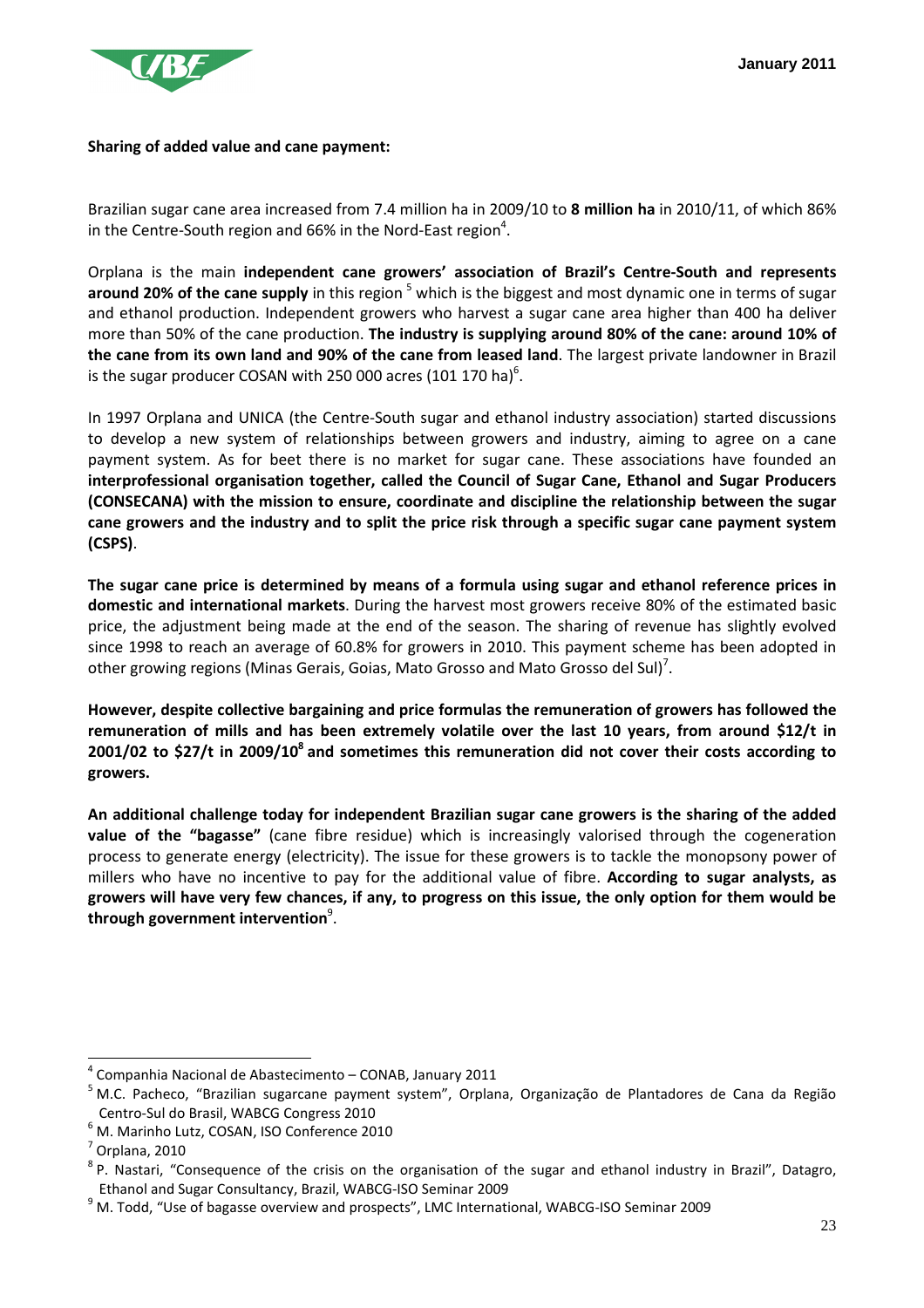

**The sugar cane sector is highly regulated by the Indian government with the objective of protecting both sugar cane growers and consumers.** 

**A fixed price (of which a minimum sugar cane price), control of domestic supplies, import tariffs, transport subsidies for export are among the tools used to monitor the market.** 

**Sugar is the only agricultural product in India whose distribution is still controlled by the government. Regulations cover the entire chain from sugar cane production, to cane pricing and sugar retailing, including import and export**.

Supply is regulated through the Monthly Release Mechanism, a system through which the Central Government decides, per month<sup>10</sup>:

- the volume of sugar that every sugar factory has to make available for subsidised sales through the Levy Sugar System, a public welfare programme under which sugar factories are obliged to deliver a certain quantity of sugar (currently 10% of their production) as "levy sugar" to the Public Distribution System (PDS), a policy in operation since 1967/68
- the volume of sugar that every sugar factory is allowed to sell on the domestic market under the so-called **Free Sale Quota** (FSQ).

In addition, the Central Government decides **a minimum sugar cane price** every year, the so-called Fair and Remunerative Price (FRP) for the payment of sugar cane by the sugar industry to the growers. In addition each state can fix a higher sugar cane price. For the crop season 2010/11, this minimum price is fixed at 1 391.2 INR  $(1 \xi = 45.543 \text{ INR})$  per tonne of cane. In the case of scarcity of supply, the actual cane price paid by the industry can be much higher than the minimum price (e.g. in 2009/10 the industry paid a price double the FRP minimum level).

 $\overline{a}$ 

#### **Sugar market in India**

India has the highest consumption in the world (in 2009/10, 24.13 million tonnes in raw value - mtrv). India is also one of the main world sugar producers from sugar cane, but its sugar output is subject to a cyclical trend of around 5 years (2-3 years of high production followed by 2-3 years of low production), caused mainly by the structure of production (**millions of Indian sugar cane growers grow around 0.5 ha of cane**), the changes in weather patterns, investments, and the diversion of cane from sugar to *jaggery* production (traditional unrefined sugar).

In fact, Indian sugar production went from 29.09 mtrv in 2007/08 (2<sup>nd</sup> world producer) to 15.65 mtrv in 2009/10  $(3<sup>rd</sup>$  world producer), and is now back to its cyclical upward trend with an expected output of around 23 mtrv in 2010/11.

The same trend therefore affects the Indian net sugar trade: + 4.23 mtry in  $2008/09$   $(3<sup>rd</sup>$  world netexporter), - 4.47 in 2009/10  $(1<sup>st</sup>$  world net- importer).

<sup>&</sup>lt;sup>10</sup> N. Sanyal, "India's Sugar Economy 2010-11", India Ministry of Consumer Affairs, Food & Public Distribution, ISO Conference 2009 and "Dump Market Players - Foreign Sugar Subsidy Handbook", American Sugar Alliance, February 2006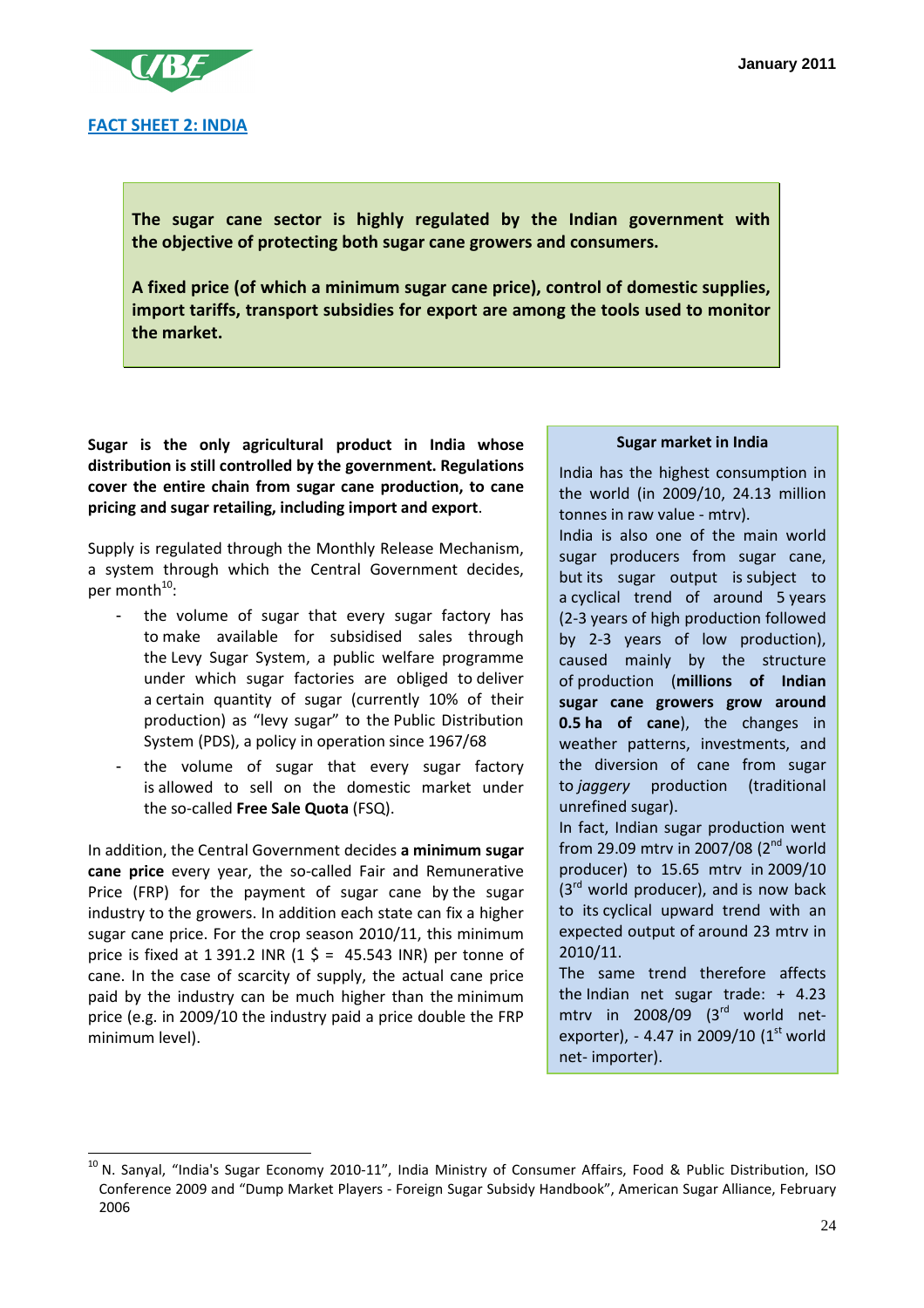

 $\overline{a}$ 

**The Indian sugar sector recently proposed the removal of the Monthly Release Mechanism and for the price of sugar cane to be fixed on the basis of returns from sales of sugar and co-products (molasses, bagasse, press mud, etc.), with 62% of the total going to sugar cane growers and the remainder to cane sugar factories**.

Sugar imports are subject to the payment of a duty of 100% ad valorem, with an applied rate of 60%, which is however reduced in periods of sugar shortages (e.g. during the 2009/10 crop season). Sugar exports are free upon a release approval from the Ministry of Food.

Molasses from sugar cane production are used in India for the production of ethanol for the fuel, potable alcohol and chemical industries, with a current production capacity of around 3 billion litres. In 2010/11 the sugar cane industry is expected to produce 1.05 billion litres of fuel ethanol. For the first year sugar juice will also probably be used, in addition to molasses, to meet the growing fuel ethanol demand. The Indian Central Government fixes the fuel ethanol procurement price (e.g. at 27 INR per litre for 2010/11, up from 21.5 INR in 2009/10) to support the **mandatory ethanol blending programme<sup>11</sup>** .

 $11$  V. Saraogi, "India – what next?", President, Indian Sugar Mills Association, India, ISO Conference 2010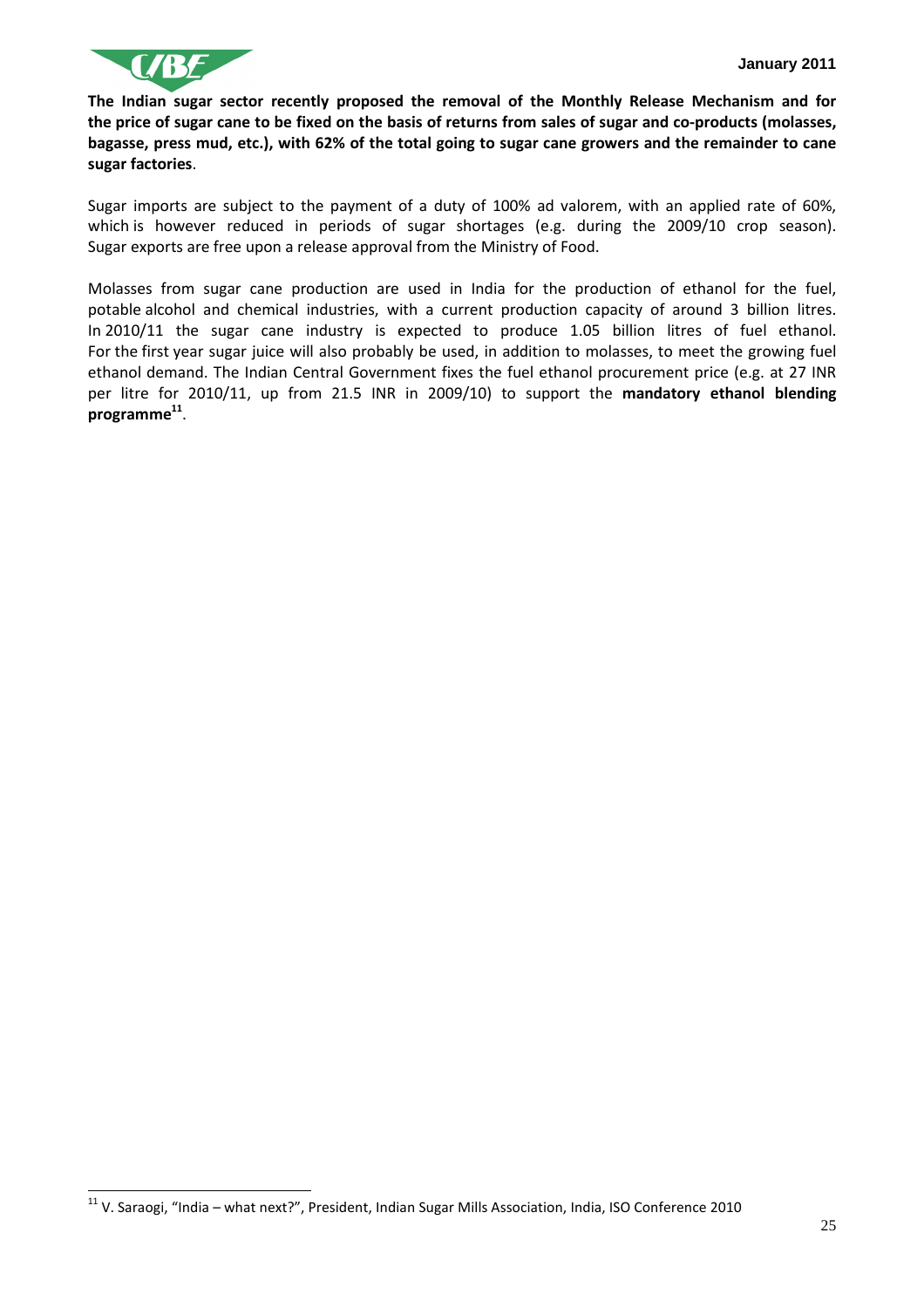

**The Thai sugar cane sector is highly regulated by a government-controlled Cane and Sugar Board.** 

**The Thai sugar policy regulates cane payment, domestic sales at a fixed price and exports (but without any limit fixed at WTO).**

The regulatory framework as contained in the Cane Sugar Act of 1984 is geared for exports and only allows exports of an annual surplus of production over domestic requirement. Hence, the export availability depends on how fast and by how much output exceeds consumption.

#### **The three main features of the Cane Sugar Act (1984) include:**

- **1.** The **determination of the annual export quota by the Cane**  and Sugar Board<sup>12</sup>, by deducting annual consumption from total production. However, as exports are measured in calendar years (January-December) while production is by crop year (October - September) there is usually a difference between the export quota and actual shipment volumes.
- **2.** The **revenue sharing system** (70% growers /30% industry).

#### **Sugar market in Thailand**

Thai sugar production has been recovering steadily; after production dropped to below 5 million tonnes raw value (mtrv) in 2005 (for the first time since 1998), annual sugar production exceeded 7 mtrv in the crop years 2007 to 2009. Domestic consumption has been just below the threshold of 2.5 mtrv for the past 6 years, while net sugar trade is more or less well established around the 5 mtrv mark.

**3.** The Cane and Sugar Board divides annual sugar output into 3 quotas namely quota A for domestic sales, quota B for exports under industry's long term contracts and quota C for exports under the individual export contracts.

• *Quota A - domestic* **This quota, all refined sugar, is allocated to mills by the Government at the start of each season on the basis of production capacity. The sugar is sold to approved wholesalers at a fixed price in order to cover the domestic demand.** This quota A is due to increase in 2010/11.

#### • *Quota B - long-term contracts*

 $\overline{a}$ 

<sup>&</sup>lt;sup>12</sup> The Office of the Cane and Sugar Board (OCSB) is under the jurisdiction of the Ministry of Industry of Thailand. OCSB performs its duties and responsibilities as derived from Article 61 (1) – (11) of the Cane and Sugar Act of 1984, briefly as follows:

<sup>-</sup> Perform all administrative works for the Cane and Sugar Board.

Formulate policies and plans for the development of the cane and sugar industry.

<sup>-</sup> Monitor the cane and sugar production and distribution complying with rules and regulations under the Cane and Sugar Act.

<sup>-</sup> Coordinate technical cooperation with regard to the promotion and development of the industry between local and international organisations.

Promote research and development of cane varieties, sugar products and by-products as well as technology development to enhance the competitiveness of the industry.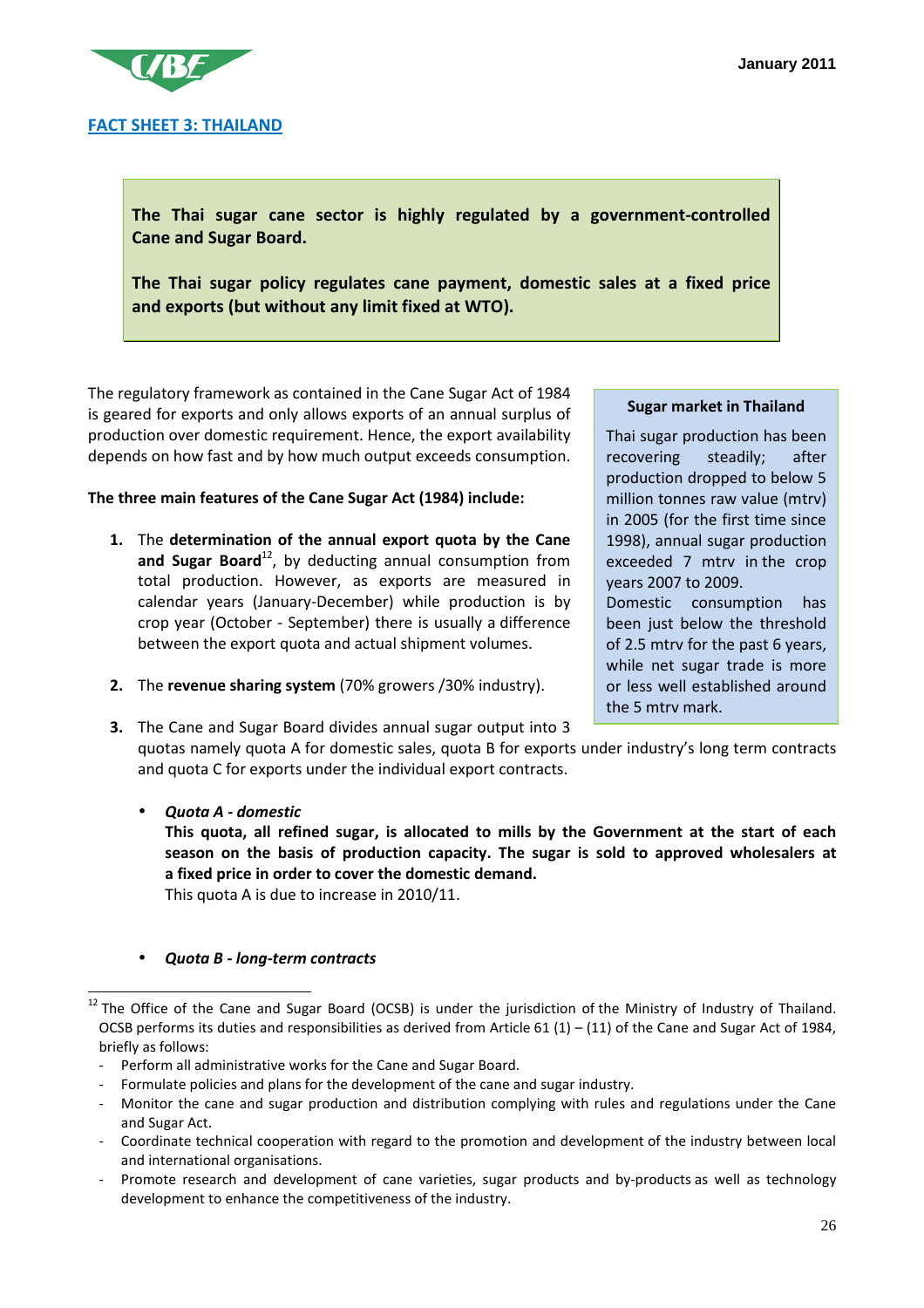

This contract, all raw sugar, is held by several trade houses. They sell **on behalf of the Thailand Cane and Sugar Corporation (TCSC) which has overall responsibility for pricing and selling raw sugar under this quota**. Half of the amount is allocated to international sugar brokers and the other half is sold to local millers for export.

#### • *Quota C - exportable surplus*

The mills undertake their own pricing of this sugar, **but must pay growers at least the Quota B sales price achieved by the TCSC**. These sales must be made by licensed exporting companies. New quota tonnages are annually allocated to mill groups with the largest C Quota production to encourage mills to crush as much cane as possible. Mills must meet production targets for Quotas A and B, before exporting under Quota C.

Quota C (export) sales are usually concluded 6 months prior to the start of the crushing season in November by seven authorised exporting companies: The Thai Sugar Trading Corp., Ltd. (TSTC), Thailand Sugar Corp., Ltd. (TSC), Siam Sugar Export Corp., Ltd. (SSEC), the Sugar Industry Trading Co., Ltd. (SITCO), K.S.L. Export Trading (KSL), Pacific Sugar Corp., Ltd. (PSC) and TISS Co., Ltd. which belong to the Thai Identity Sugar Group of Companies which started exporting sugar in 1995.

#### **Sugar Cane payment**

The sugar cane payment is determined by:

i) adding up all the gross sugar proceeds from domestic sales (quota A) and exports (quota B + quota C);

ii) gross expenditure is then deducted from gross proceeds; and

iii) a 70 : 30 allocation of the proceeds (70% to the grower).

**Upon delivery of cane to mills, growers receive an initial payment calculated on a base price negotiated by the government**. This advance payment must not be less than 80 percent of the share expected at the end of the season. If the actual "seasonal average-price" is lower than the base price, the difference is adjusted the following season.

Since 1999, actual sugar cane prices have fluctuated between 478 and 847 baht/t (11.9 and 16.9  $\epsilon$ ). Domestic wholesale and retail sugar prices have almost doubled in the past 10 years.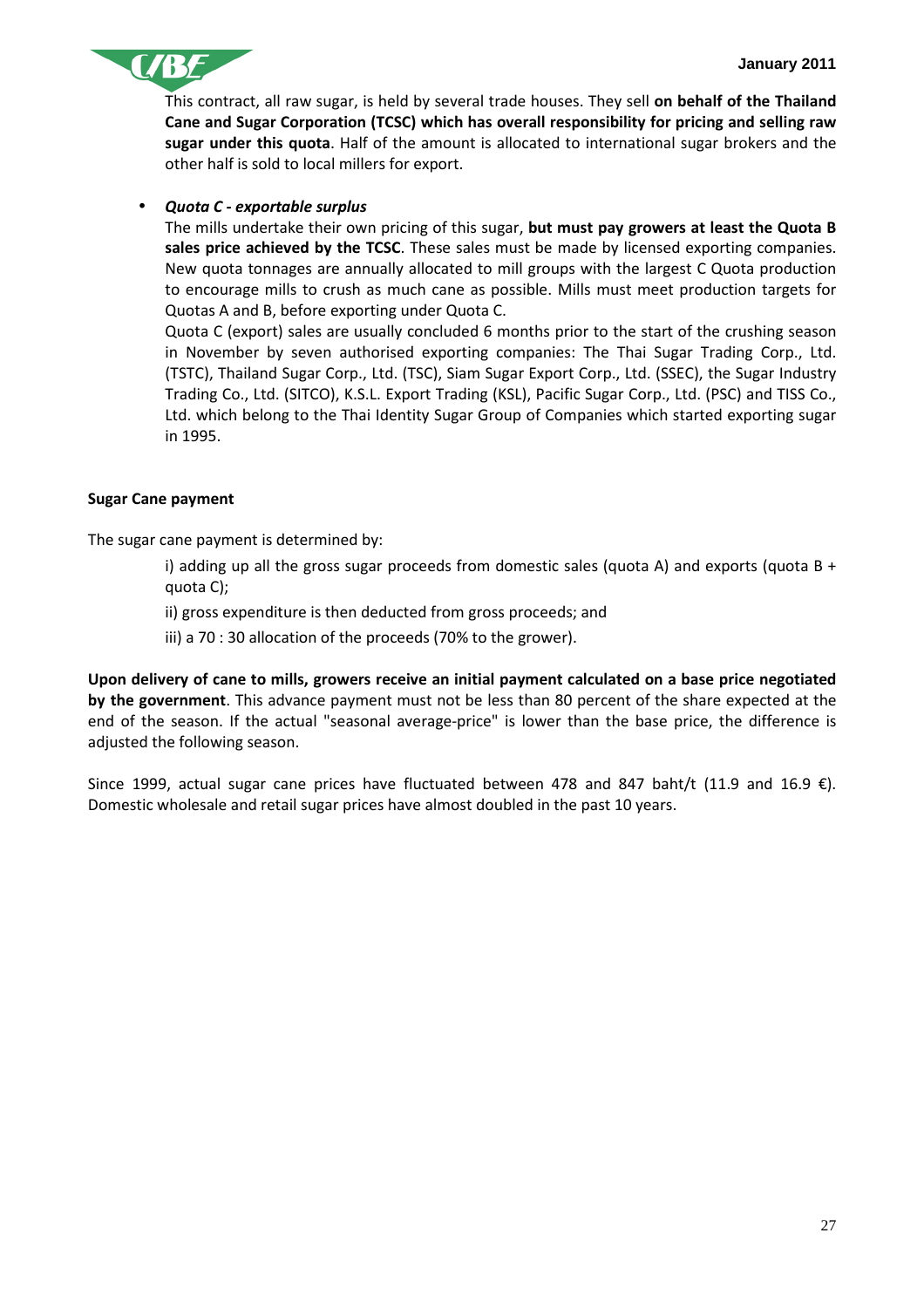

**A US sugar policy has existed since the 1930s. The support is characterised by two efficient instruments: the loan rate and allotment quantities with a "quota" of 85% of domestic consumption reserved to US producers.** 

**The management of the domestic market is furthermore controlled by import management and import quotas adjusted to domestic consumption.** 

There are three distinct periods in US sugar policy:

- **From 1934 to 1974**  $(1<sup>st</sup> Sugar$  Bill), the government controlled the sugar sector with production quotas and import quotas
- $\rightarrow$  From 1974 to 1976: the drastic surge in world market sugar prices did not necessitate government intervention
- $\rightarrow$  From 1976: the drastic drop in world market sugar prices and their very low level led to government support being included in 1977 in the Farm Bill which was renewed in 1981, 1985, 1990, 1996, 2002 and 2008.

#### **Sugar market in the USA**

The United States is among the world's largest sugar producers. Unlike most other producing countries, the United States has both large and well-developed sugar cane and sugar beet industries. Since the mid-1990s, sugar cane has accounted for about 45 percent of total sugar produced domestically, and sugar beet for about 55 percent of production. U.S. sugar production expanded to an average of 7.5 million tonnes raw value (mtrv) in the 2000s. US sugar consumption increased from around 9 mtrv to 9.4 mtrv from 2007 onwards, mainly because of a decrease in other sweeteners and the substitution of other sweeteners (isoglucose) by sugar. The production increases are due to substantial investment in new processing equipment, the adoption of new technologies, the use of improved crop varieties (of which GM "Round-up Ready" sugar beet), and acreage expansion (because of higher prices for sugar relative to alternative crops). In the 2009/10 crop year, GM varieties accounted for about 95 percent of sugar beet planted area, up from about 60 percent in 2008/09.

The number of farms growing sugar cane and sugar beet declined from 2002 to 2007, but the average area harvested per farm increased. The number of farms growing sugar beet declined from 5,027 to 4,022, while **average area harvested per farm rose from 272 acres (110 hectares) in 2002 to 312 acres (126 hectares) in 2009.** 

Source : United States Department of Agriculture (USDA)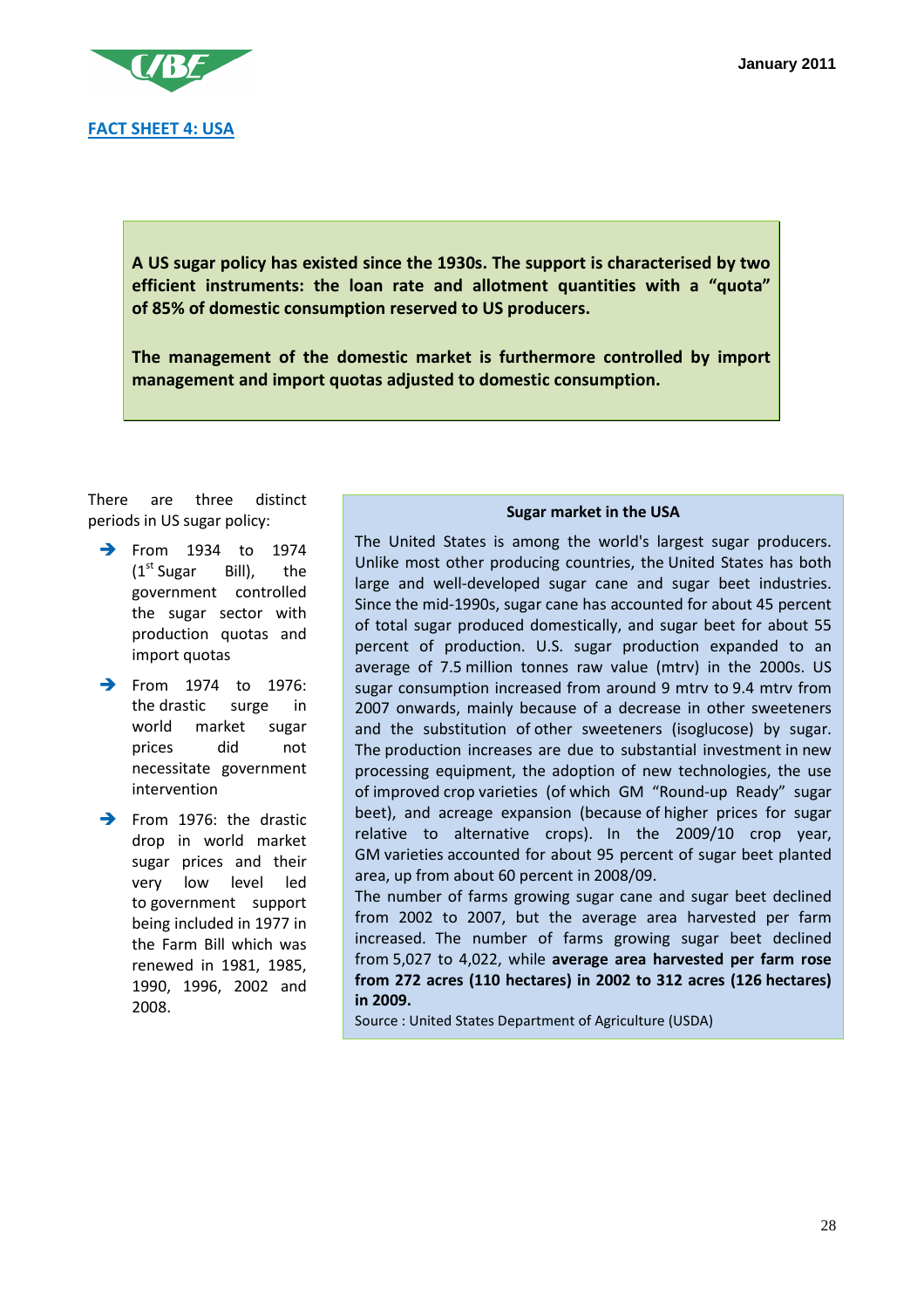

The key elements of U.S. sugar policy in the 2008 Farm Bill can be summarised as follows<sup>13</sup>:

#### **1. Management approach: the United States Department of Agriculture (USDA) balances sugar supply and demand to avoid sugar loan forfeitures and government cost by**:

- Controlling domestic sugar sales: When U.S. production exceeds USDA's determination of allowable sales, U.S. sugar producers store surplus at their own expense ("blocked stocks")
- Controlling imports with Tariff-Rate Quotas (TRQs). Forty exporting countries retain guaranteed preferential access to the U.S. market under WTO and FTA rules and Mexico's access is unlimited under the NAFTA (North America Free Trade Agreement)

**2. Minimum Overall Allotment Quantity (OAQ): U.S. producers' allowable sales are quota reserved for US producers.** It allows USDA to control the marketing of sugar.

- Set at **no less than 85% of domestic consumption**, **i.e. allotments are no longer triggered by an import surge**. Consistent with an 86% share during the six years of the 2002 Farm Bill
- Production in excess of OAQ: Still to be stored at producers' expense

#### **3. New market balancing mechanism: Limited sucrose-ethanol programme**

- To be used only when imports oversupply the domestic market
- Not to be used to clear domestically-produced blocked stocks
	- USDA estimates the amount of import oversupply and invites bids from sugar producers to supply sugar and from ethanol producers to buy sugar; bid basis maximises efficiency, as the lowest bidding sugar producers and highest bidding ethanol producers participate
	- Deals with uncertainty of Mexican imports may not be needed in some years
	- Helps to reduce U.S. dependence on foreign oil

#### **4. Import management**

- Sets initial TRQ at trade-agreement-mandated-minimum (WTO + CAFTA + Peru); TRQ increase before April 1 (Oct-Sep crop year) only in case of crop emergency
	- Increases TRQ on April 1 if domestic production, plus initial TRQ, plus Mexican imports inadequate to meet domestic demand
	- TRQ can still rise if needed; only timing of added imports affected

#### **5. Loan rate increase**

It allows sugar cane and beet growers to benefit from a loan with a nine month term; % of a cent per pound, raw value, phased in over four years – no change for 2008 crop; ¼ cent increases in crop years 2009-11

• Raw cane loan rate rose gradually from 18.00 cents/lb in 2008 (22.9cents/lb for white sugar) to 18.75 cents in 2011 (= 4.2% increase); proportionate increase for refined beet sugar loan rate. It is the price at which sugar is valorised when the manufacturer commits its sugar to USDA. At the end of the loan, the borrower may either repay and recover sugar to sell it (which is advantageous if the market price is higher than the loan rate plus interest and transport costs) or sell it at an equivalent of a selling intervention ("crop loan forfeiture") that is to give the USDA the sugar pledged and keep the loan. The Farm Act 2002, which confirmed the non-recoverable ("non-recourse") aspect of the loan, prevents the government from opposing the decision of a manufacturer to abandon its sugar and deletes the penalty (1ct/lb for sugar cane and 1.7 ct / lb for sugar beet) imposed during this operation.

 $\overline{a}$ <sup>13</sup> American Sugar Alliance, 2008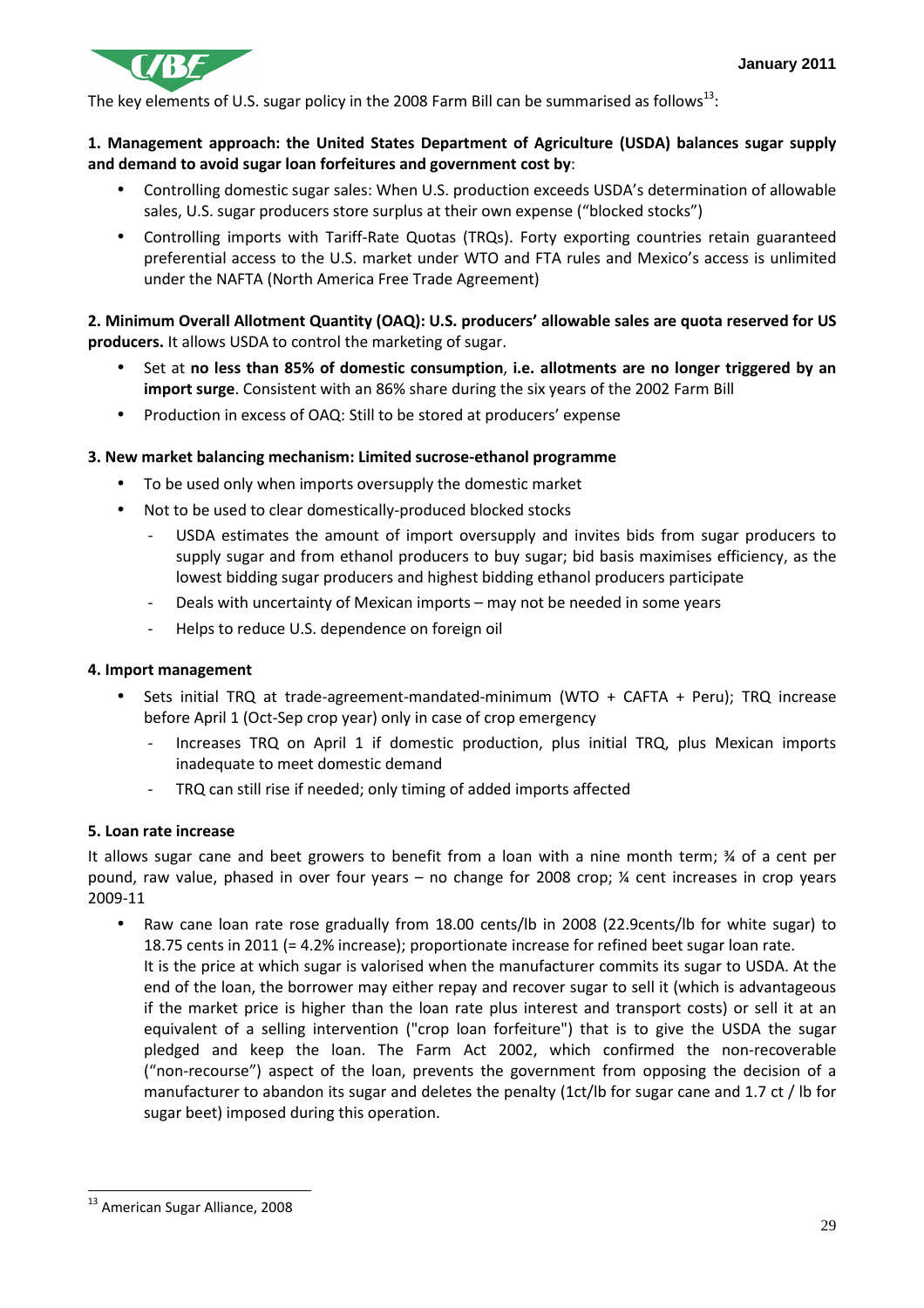

**The Australian sugar policy is mainly dedicated towards exports and characterised by a quasi-monopolistic control of sugar sales and exports. Queensland Sugar Limited is a marketing desk which buys and sells the country's sugar production through a single desk, allowing control over the domestic market as well as over export markets in the Asian/Pacific region.** 

**The sharing of the price risk between growers and industry is managed through collectively negotiated contractual arrangements and futures offers pricing on derivative markets with specific modalities such as cover price commitments for up to 3 years' production.** 

**High shipping costs to Australia prevent imports without the need to implement sugar import tariffs.** 

The Queensland sugar industry was regulated by the Sugar Acquisition Act and the Regulation of Sugar Prices Act enacted in 1915 until 1991 when a new Sugar Industry Bill was introduced. The Sugar Industry Act of 1991 introduced significant regulatory reforms, which were reviewed once more in 1995 putting in place policies aimed at developing the industry over the next decade according to the aspirations of the cane-growing and milling sections. This review came to be known as "Vision 2000."A Sugar Industry Review Working Party (SIRWP) which included representatives of Commonwealth and Queensland governments, growers, millers, the Queensland Sugar Corporation (QSC) and users, commenced operation in October 1995. The QSC has continued to be the statutory body responsible for the domestic marketing of Queensland raw sugar.

#### **Queensland Sugar Limited and the marketing of sugar**

Queensland Sugar Limited (QSL) is a marketing and logistics company owned by growers and millers. QSL acquires all raw sugar produced in Queensland under state legislation. **QSL undertakes the marketing of the bulk of Australian sugar production and the export marketing activity for over 90%** 

#### **Sugar market in Australia**

Australia's sugar production grew by over 50% in the 1990s (from 3.6 million tonnes raw value (mtrv) in 1990 to 5.5 mtrv in 1999, peaking at almost 5.9 mtrv in 1997). After dropping below 5 mtrv in 2000 and 2001, annual production stayed at 5.3 to 5.6 mtrv from 2002 to 2005. From 2006 onwards, production has stayed on the right side, i.e. above 4.5 mtrv, but remains below 5 mtrv. Exports have followed a similar trend, with 6 consecutive years of more than 4 mtrv net exports in the 1990s and 4-5 mtrv more from 2003 to 2007. In 2008 and 2009, net exports were well short of the 3.5 mtrv mark. Domestic consumption is relatively stable at 1.1 to 1.2 mtrv.

**of all raw sugar exported from Australia**. The marketing function involves a wide range of activities including sugar quality management, storage and handling (the management and operation of the industry's seven bulk sugar terminals), financial risk management, price risk management, raw sugar sales, shipping and payment of funds.

The sugar is marketed on behalf of the state's cane growers and mill owners (eight milling companies out of eleven) through a **single desk selling structure**, with all net revenues being returned to producers. QSL is responsible for almost all Australian raw sugar exports. The operation of QSL is funded entirely by the state's raw sugar producers through a charge against proceeds from sales. The Corporation does not receive any government funding.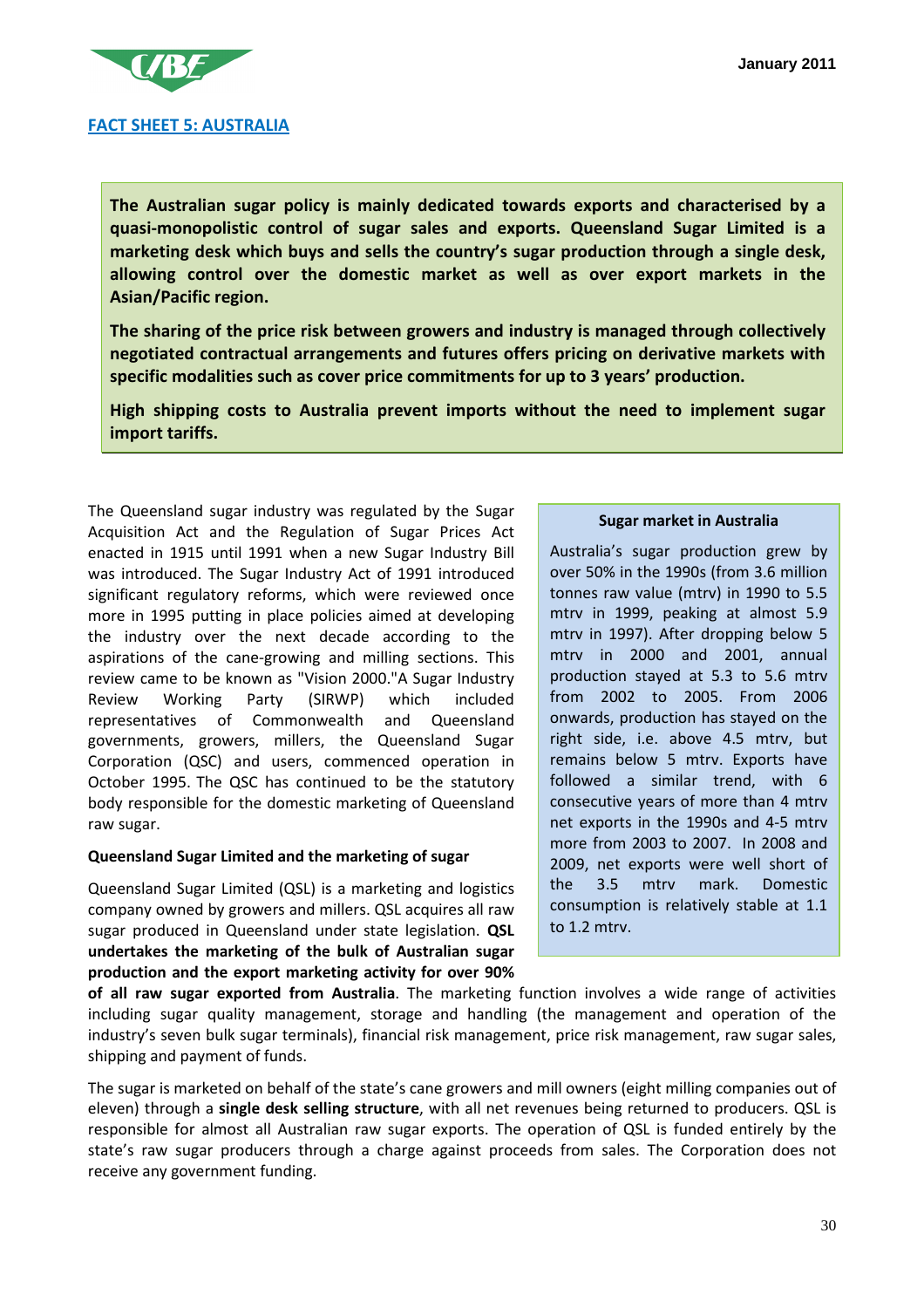

Proceeds from the sale of Queensland raw sugar are pooled for payment purposes. QSL acquires all raw sugar produced in the state and sells it to domestic refineries and to export markets. The Corporation is required to sell to domestic refiners at export parity prices. The revenue from these marketing arrangements is distributed back to mills and growers after being adjusted for marketing costs incurred by QSL. With the **pooling of sales proceeds**, producers receive an average of prices received from sales during the course of the year.

#### **A recent supported restructuring process**

Since 1999, Australia's sugar industry has been severely affected by low prices, disease outbreaks, and extreme weather conditions such as cyclones, floods, and droughts. Low grower returns prompted the Australian Government to commission a report into the Australian sugar industry entitled the "Independent Assessment of the Sugar Industry" in February 2002. The report was published in June 2002 and made a number of recommendations and focused on areas such as access to export markets, diversification, the environment, research, and assisting producers to exit the industry.

**In response to the report, the Australian Government offered a sugar industry assistance package totalling A\$150 million over a 4-year period**, with around A\$100 million to be raised by a levy on domestic sugar sales and the balance to be provided by the Australian Government and the Queensland state government. **The package offers a range of measures including income support, interest rate subsidies on new loans, regional projects, and an exit assistance package for producers wishing to leave the industry**  (estimated at A\$45,000 per farmer). The package relies on cooperation between the federal government and the Queensland state government in amending legislation that currently prohibits industry from adopting structural changes. The relief programme was approved by parliament in December 2002. Reportedly it will be funded by a 3 cent per pound levy over the next 5 years. As emphasised by the Australian Government, no levies would be applied to export sales; rather, the levy will apply to an estimated 939,000 tons of domestic sugar, including imports but exempting raw sugar used for refined exports.

The sugar cane area decreased by around 20% and the number of cane growers decreased by more than a third between 2000 and 2009, to reach around **4000 growers which represent 80% of the production<sup>14</sup>** . The remaining 20% comes from sugar cane area managed by the industry itself.

#### **A sugarcane payment adapted to Australian sugar exports:**

 $\overline{a}$ 

The contractual framework is based on a **regulatory intervention which imposes: written formal contracts signed by individual growers and millers, with provision for collective negotiations within regions**. The core content of the contracts contains: delivery responsibilities and conditions, maintenance obligations, quality parameters, penalties and bonuses, transportation and responsibilities, harvesting modalities. In 2000 the reform introduced the possibility for a grower to "roam" between mills. The duration of the contract is between 1 and 5 years (average 3 years), 90% are collectively negotiated.

Sugar cane pricing is based on sugar price and a risk-sharing principle. The scheme implemented aims to manage the risk and moderate the uncertainties of the export market**. Mills and individual growers have the capacity to manage their price exposure 4 years forward** (Bank OTC/ New York n°11) with the following tools $^{15}$ :

<sup>14</sup> I. Ballantyne, "Change, challenge and contract conditions", Australian Sugar Cane Growers Association, CANEGROWERS, WABCG Congress 2010

<sup>&</sup>lt;sup>15</sup> N. Taylor, "Price risk management and export marketing", Queensland Sugar Limited, ISO Conference 2010, http://www.queenslandsugar.com/